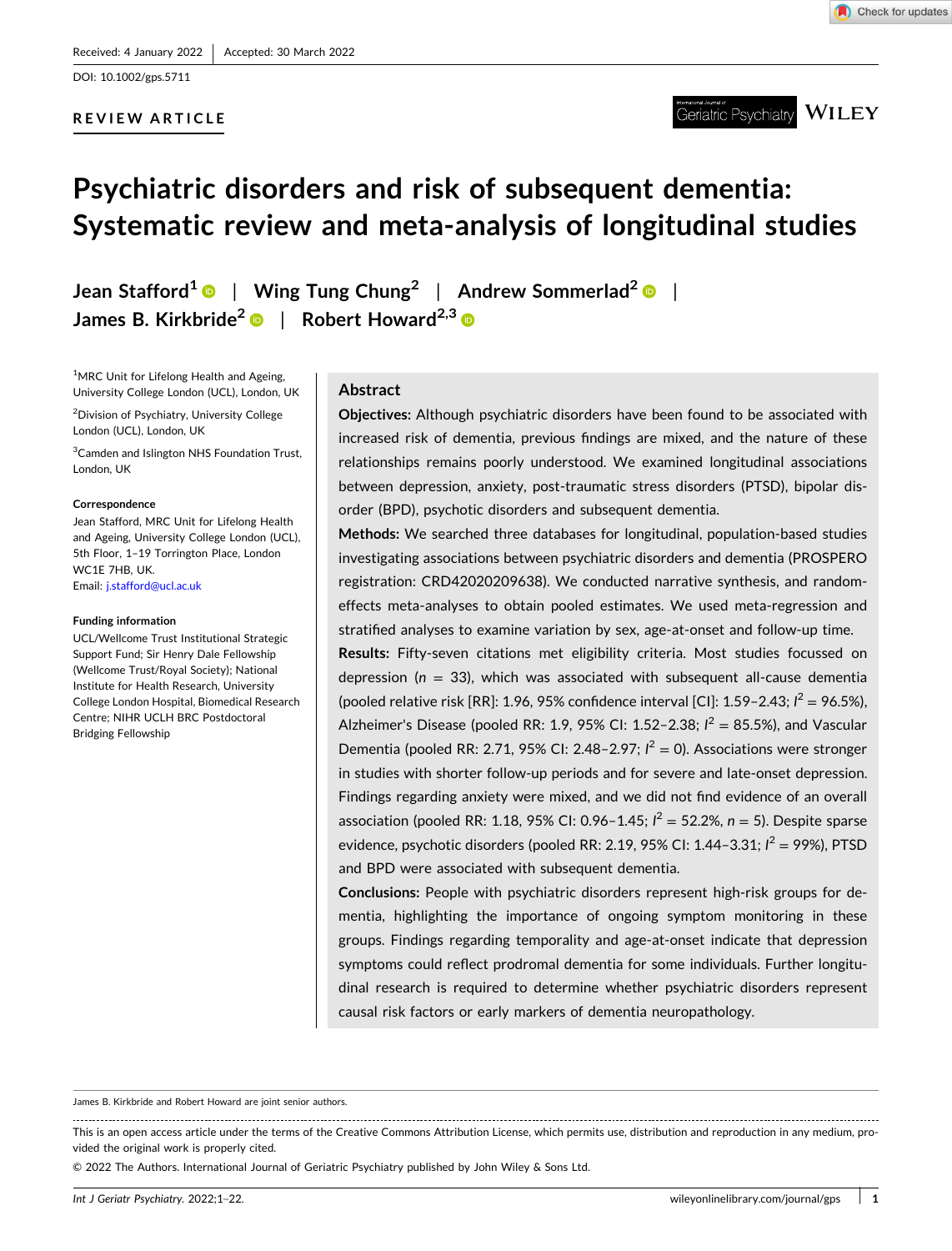# **KEYWORDS**

Alzheimer's disease, anxiety, bipolar disorder, dementia, depression, geriatric and old age psychiatry, post‐traumatic stress disorder, psychotic disorders, schizophrenia

#### **Key points**

- � Psychiatric disorders are associated with increased risk of subsequent dementia.
- � Most studies focused on depression, while there was limited longitudinal evidence regarding anxiety, post-traumatic stress disorder, bipolar disorder or psychotic disorders.
- Severe and late-onset depression showed stronger associations with dementia than earlieronset and mild‐to‐moderate depression.
- � Associations between depression and dementia were stronger in studies with shorter follow‐up periods, indicating that depression symptoms could be markers of prodromal dementia for some individuals.

# **1** <sup>|</sup> **INTRODUCTION**

Psychiatric disorders, including depression, anxiety, post-traumatic stress disorder (PTSD), and psychotic disorders, have been associated with increased dementia risk. $1-4$  However, the nature of these associations remains under‐examined and unclear. Improved understanding of relationships between psychiatric disorders and dementia could have important implications for dementia prevention, which is a major priority for public health.

Although the Lancet Dementia Commission identified late‐life depression as one of 12 modifiable risk factors which could be targeted to prevent dementia, $5$  other psychiatric disorders were not identified. This may reflect a scarcity of high‐quality longitudinal evidence, with most previous studies limited by small and unrepresentative samples, and cross‐sectional designs. In addition, previous findings have been mixed, particularly regarding anxiety<sup>[6,7](#page-19-0)</sup> and PTSD,  $8.9$  which may reflect heterogeneity in study characteristics including sample, study design, follow‐up time, and exposure and outcome definition.

The causal direction of the association between psychiatric disorders and dementia remains unclear. Psychiatric symptoms may be risk factors for future dementia or alternatively represent early markers of dementia neuropathology. Most previous studies investigating associations between psychiatric disorders and dementia have only included relatively short follow-up periods (i.e., <10 years). Dementia's long preclinical period of accumulating neuropathological damage over several decades before cognitive and functional decline are apparent, $10,11$  means that symptoms detected near to dementia diagnosis may represent early dementia symptoms. Therefore, studies with longer follow‐up periods—ideally spanning several decades—are required to determine whether psychiatric disorders represent causal risk factors, or preclinical changes in dementia.

To clarify the nature of these relationships, we synthesised longitudinal evidence on associations between depression, anxiety, PTSD, psychotic disorders, bipolar disorder, and subsequent dementia. We examined whether associations varied by psychiatric disorder and dementia subtype, sex, age‐at‐onset, psychiatric disorder severity, and follow‐up time. We estimated population

attributable fractions (PAFs) to indicate the proportion of new dementia cases that would theoretically be preventable through preventing psychiatric disorders in the population.

# **2** <sup>|</sup> **METHOD**

We followed PRISMA guidelines (Table  $S1$ ),<sup>[12](#page-19-0)</sup> including preregistering our protocol ([http://www.crd.york.ac.uk/PROSPERO,](http://www.crd.york.ac.uk/PROSPERO) registration number: CRD42020209638).

# **2.1** <sup>|</sup> **Search strategy**

We searched PubMed, PsycINFO and Web of Science for terms (listed in Table S2) relating to:

- � Psychiatric disorders: depression, anxiety, psychotic disorders, bipolar disorder or PTSD
- � Dementia: all‐cause dementia, Alzheimer's disease (AD) or vascular dementia (VaD)
- � Study design: cohort, case‐cohort or nested case‐control studies

We restricted our search to peer-reviewed English language papers published in academic journals, with no restrictions on publication dates. We hand‐searched preprint servers (bioRxiv, medRiv and PsyArXiv) and bibliographies of included papers.

Our inclusion criteria were as follows:

- � Longitudinal population‐based cohort studies (including case‐ cohort or nested case‐control studies). We excluded studies of clinical samples or high‐risk populations, as we judged these to be atypical, with controls unlikely to be representative of the general population.
- � Participants aged 18 years or older without dementia or mild cognitive impairment (MCI) at baseline.
- � Dementia diagnosed using validated diagnostic criteria.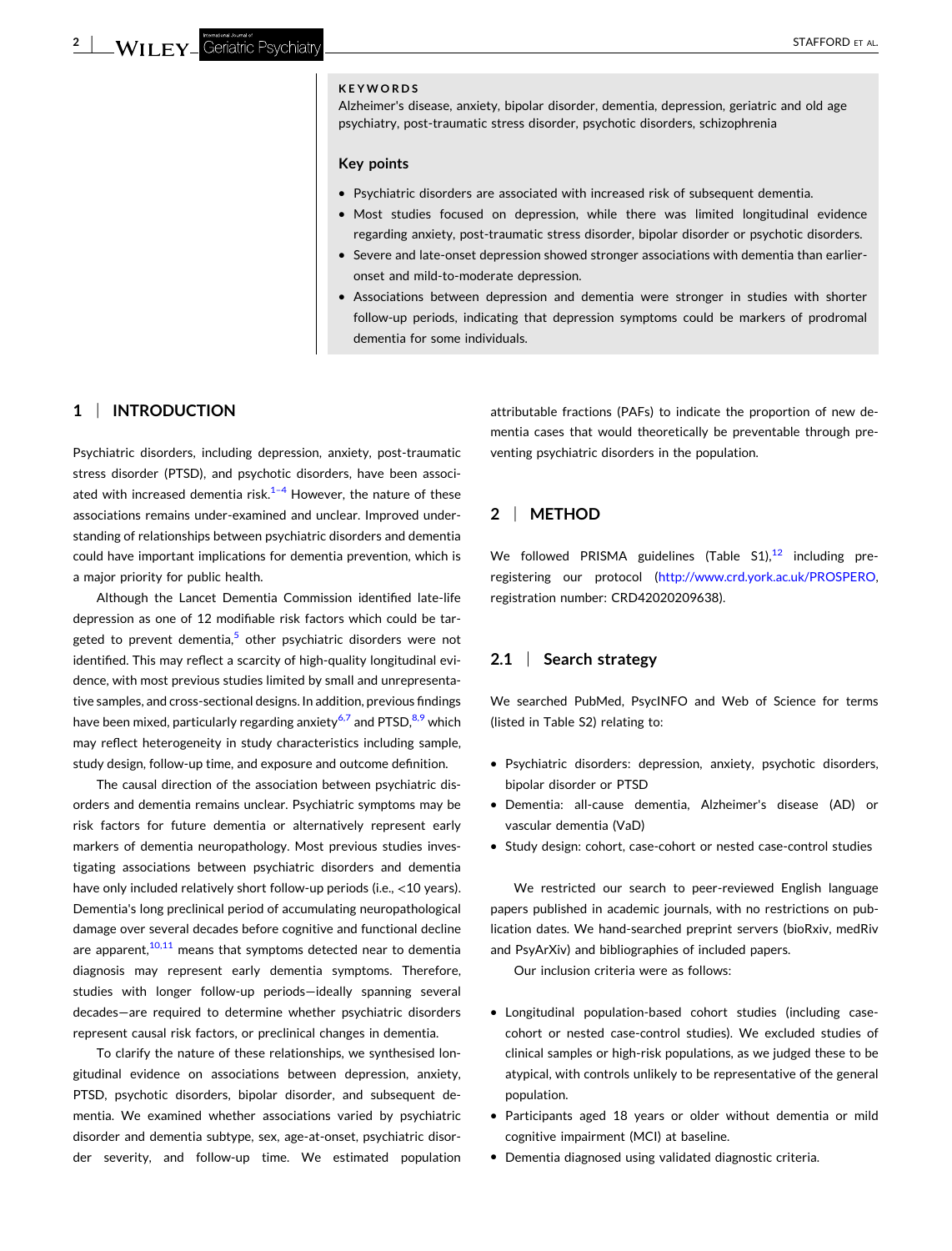� Psychiatric disorders meeting diagnostic criteria assessed clinically or via validated screening tool, or attainment of a clinically significant threshold on a validated measure.

# **2.2** <sup>|</sup> **Screening and data extraction**

Two researchers independently screened 50% of titles and abstracts, and an overlapping randomly selected 10% (inter‐rater agreement: 99.9%, Cohen's  $k = 0.96$ ,  $p = 0.001$ ). Both researchers independently screened all full texts. Discrepancies were resolved by consensus agreement. We extracted data on study characteristics, exposures, outcomes, covariate information, and measures of effect (hazard ratio [HR], incidence rate ratio (IRR), or odds ratio (OR) with 95% CI).

#### **2.3** <sup>|</sup> **Study quality**

One reviewer assessed risk of bias using the Newcastle‐Ottawa Scale.<sup>[13](#page-19-0)</sup> A second reviewer assessed a randomly selected 10% of citations (inter-rater agreement: 92.2%, Cohen's  $k = 0.65$ ,  $p = 0.01$ ) and we discussed and resolved discrepancies. We examined small study effects using funnel plots and Egger's test of bias.<sup>[14](#page-19-0)</sup>

## **2.4** <sup>|</sup> **Data analysis**

We conducted narrative synthesis and meta-analysis, where five or more comparable citations were available, to examine associations between psychiatric disorders and dementia. Where multiple studies reported analyses of the same cohort, we only included the analysis with a longer follow-up duration in the meta-analysis, to avoid duplication and reduce risk of reverse causation bias. We prioritised adjusted effect estimates where possible. We estimated pooled relative risks (RR) using random-effects meta-analysis in Stata version 16, which accounts for heterogeneity between studies and allows HRs and ORs to be incorporated into the same analysis. $15,16$ Heterogeneity was assessed using the Q-test (quantified using Isquared). Where possible, we conducted a priori subgroup analyses using meta‐regression and stratified analyses to examine variation in associations by sex, follow‐up period, age‐at‐onset, psychiatric disorder severity, and study quality. We estimated PAFs for dementia in relation to each psychiatric disorder using the Levin formula<sup>[17](#page-19-0)</sup> based on pooled RR estimates and prevalence estimates from the Adult Psychiatric Morbidity Survey (APMS).<sup>[18](#page-19-0)</sup>

#### **3** <sup>|</sup> **RESULTS**

## **3.1** <sup>|</sup> **Study characteristics**

We identified 7849 citations, of which 57 met eligibility criteria (Figure [1\)](#page-3-0). Studies were published between  $1996<sup>19</sup>$  $1996<sup>19</sup>$  and  $2021<sup>20</sup>$ 

(Table [1](#page-4-0)). Most citations focused on depression (*n* = 33), others involved anxiety (*n* = 6), psychotic disorders (*n* = 7), bipolar disorder  $(n = 4)$ , PTSD  $(n = 3)$  or mixed conditions  $(n = 4)$ .

Sample sizes ranged from  $212^{21}$  $212^{21}$  to 8,011,773<sup>22</sup> (median: 5,234, interquartile range [IQR]: 1483–37,768). 21 studies were register‐ based, while 36 involved prospective cohorts. Study quality was assessed as good (*n* = 42, 74%), fair (*n* = 1, 1%), or poor (*n* = 14, 25%). Follow-up periods ranged from  $1^{23}$  $1^{23}$  $1^{23}$  to 35 years<sup>[24](#page-19-0)</sup> (median: 12 years, IQR: 8–17.7), and 29 of 57 studies (50.9%) had maximum follow‐up periods longer than 10 years.

## **3.2** <sup>|</sup> **Depression**

Thirty-nine citations reported data on associations between depression and subsequent dementia (Table [1\)](#page-4-0), with studies conducted in Australia, Asia, Europe, and North America. Follow‐up periods ranged from  $1^{23}$  $1^{23}$  $1^{23}$  to 35 years,  $2^{4}$  and sample sizes were between  $212^{21}$  $212^{21}$  and 3,341,010 individuals.<sup>24</sup> Quality was assessed as good  $(n = 27)$ , fair  $(n = 1)$  or poor  $(n = 11)$ . Depression was indexed via ICD or DSM criteria, International Classification of Health Problems in Primary Care, GMS‐AGECAT, validated scale or screening tool, or a combined approach (Table [1\)](#page-4-0).

Depression was associated with increased risk of all-cause dementia in 30 of 33 studies examining this relationship, while only 3 prospective cohort studies conducted in the United Kingdom, Italy and the United States, found no association. $25-27$  Quantitative synthesis of 27 comparable estimates from 26 citations demonstrated an association between depression and incident all‐cause dementia (pooled RR: 1.96, 95% CI: 1.59-[2](#page-15-0).43;  $l^2 = 96.5$ %, Figure 2). We did not find evidence of small study effects from visual inspection of a funnel plot (Figure S1) or Egger's test of bias ( $p = 0.45$ ).

Similarly, 15 of 17 studies examining depression and subsequent AD reported associations with only two prospective cohort studies finding no association. $28,29$  Based on 13 comparable estimates, we found evidence of a longitudinal association between depression and AD (pooled RR: 1.90, 95% CI: 1.52-2.38;  $l^2 = 85.5$ %, Figure S2). Findings regarding depression and VaD were mixed, with register‐based studies in Taiwan $30$  and Sweden, $24$  and a prospective cohort study in France<sup>[29](#page-20-0)</sup> finding associations, whereas prospective cohort studies in the United States,  $31$  The Netherlands,  $28$  and Japan $32$  did not observe associations. In a meta‐analysis of six estimates, we found an overall association between depression and VaD (pooled RR: 2.71, 95% CI: 2.48 - 2.97;  $I^2 = 0$ , Figure S3). As above, we did not find evidence of small study effects (Egger's test: AD  $p = 0.6$ , VaD  $p = 0.5$ ).

#### **3.3** <sup>|</sup> **Subgroup analyses**

Using random‐effects meta‐regressions, we found no evidence that associations between depression and all‐cause dementia varied by sex, study quality, study type or age-at-onset (Table [2](#page-16-0), Figures S4-S6), although in stratified analyses we found an association between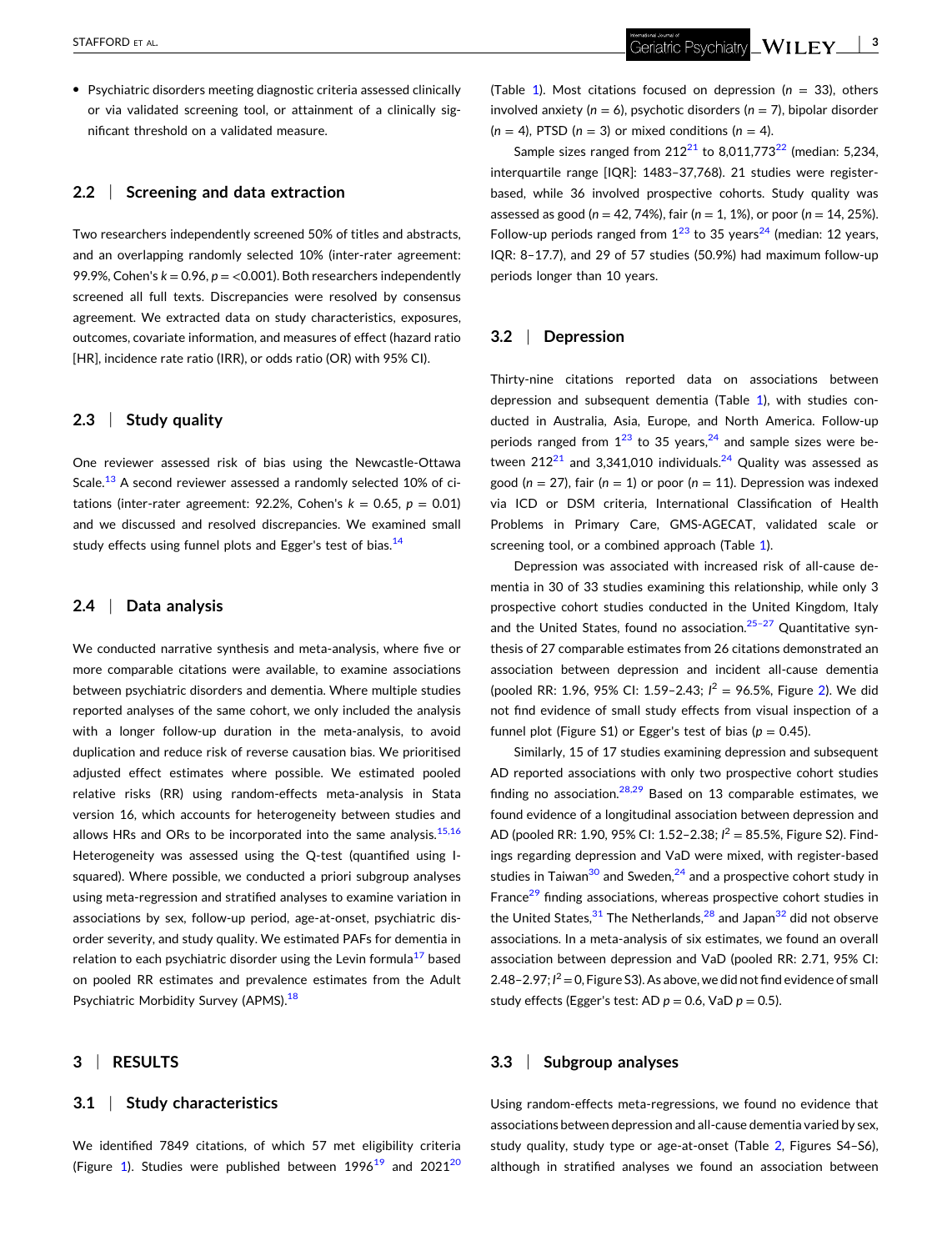<span id="page-3-0"></span>

**FIGURE 1** PRISMA flow diagram

dementia and late‐onset depression (>60/65 years; pooled RR: 1.92, 95% CI: 1.13-3.24;  $I^2 = 87.8$ %; five estimates), but not early or mid-life depression (<60/65 years pooled RR: 1.17, 95% CI: 0.8–1.73;  $I^2 = 54.6\%$ ; six estimates, Table [2,](#page-16-0) Figure S7). We found a weaker association between depression and dementia in studies with longer (≥15 years: pooled RR: 1.46, 95% CI: 0.94-2.28;  $l^2 = 97.1\%$ ; metaregression  $p = 0.04$ ) compared with studies with shorter follow-up periods (≤8 years pooled RR: 2.15, 95% CI: 1.81-2.55; *I*<sup>2</sup> = 7.3%, Table [2,](#page-16-0) Figure S8). We observed no differences between studies with medium (9–14 years pooled RR: 1.98, 95% CI: 1.36–2.89; *I*<sup>2</sup> = 95.5%; meta-regression  $p = 0.40$ ) and shorter follow-up periods.

We also found narrative evidence for stronger associations when intervals between depression and dementia were shorter. In Swedish register data, the association with dementia was strongest in the first 6 months after depression diagnosis (OR: 20.85, 95% CI: 9.63–45.12), then decreased rapidly but persisted for over 20 years (OR: 2.33, 95% CI: 1.32-4.11).<sup>[24](#page-19-0)</sup> In Finnish register data, depression and AD were associated during a 5‐year (OR: 1.17, 95% CI: 1.05–1.3), but not 10-year interval between diagnoses (OR: 1.08, 95% CI: 0.96-1.23).<sup>[33](#page-20-0)</sup> In Swedish register data, the association was strongest in the

10 years before dementia diagnosis (HR: 4.46, 95% CI: 3.44–5.76), compared with  $>10$  years prior (HR: 1.58, 95% CI: 1.07-2.[34](#page-20-0)).<sup>34</sup> Prospective cohort studies in the Netherlands and Australia also found associations in short‐term (<5 years), but not longer‐term follow-up (>10 years).<sup>35</sup> In Whitehall II data with 28 years of follow‐up, differences in depressive symptoms only emerged around 11 years before dementia diagnosis, and were not observed in longer-term follow-up.<sup>[36](#page-20-0)</sup>

We found narrative evidence of stronger associations between dementia and severe, relative to mild or moderate, depression in six of seven studies. Studies involving cohorts in the United Kingdom, China and Spain found that dementia was associated with severe but not milder depression. $23,37$  Dose response relationships between depression severity and dementia were found in a cohort study involving 14 countries ( $p$  for trend <0.001), <sup>38</sup> and a Canadian cohort study.<sup>[39](#page-20-0)</sup> In Swedish register data, dementia was associated with depression at all severity levels, although the association only remained significant for longer than 10 years in moderate and severe depression.<sup>[24](#page-19-0)</sup> In a cohort of men in Western Australia, both severe and mild-to-moderate depression were associated with dementia.<sup>[35](#page-20-0)</sup>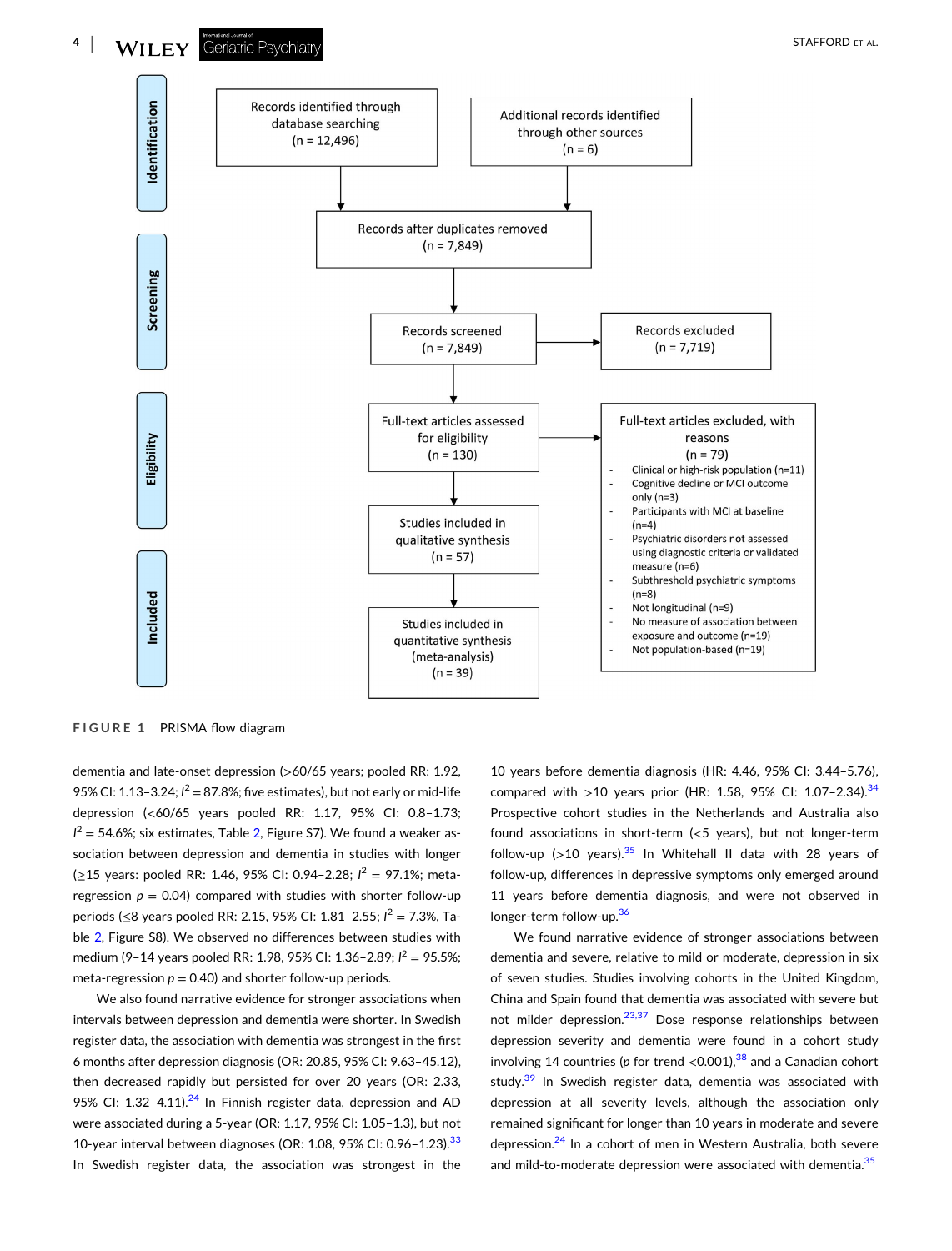<span id="page-4-0"></span>

| First author, year (n)                | Sample, setting and study Baseline age (years<br>type                          | $[SD]$ <sup>a</sup>                                                                                 | Total follow-<br>up (years) | Mean (SD) or median<br>(IQR) follow-up in<br>years <sup>a</sup> | Psychiatric disorder<br>symptoms <sup>b,c</sup><br>or clinically<br>significant | Dementia diagnosis<br>(N cases) <sup>c,d</sup>                                                            | Quality <sup>e</sup> | psychiatric disorder and<br>Summary of findings on<br>association between<br>dementia <sup>f</sup>                                                        |
|---------------------------------------|--------------------------------------------------------------------------------|-----------------------------------------------------------------------------------------------------|-----------------------------|-----------------------------------------------------------------|---------------------------------------------------------------------------------|-----------------------------------------------------------------------------------------------------------|----------------------|-----------------------------------------------------------------------------------------------------------------------------------------------------------|
| Anxiety ( $n = 6$ )                   |                                                                                |                                                                                                     |                             |                                                                 |                                                                                 |                                                                                                           |                      |                                                                                                                                                           |
| Sample $1 n = 2708$<br>de Bruijn 2014 | Rotterdam Study, The<br>Netherlands,<br>prospective                            | Sample 1: 68.6 (8.5),<br>sample 2: 75.5<br>(6.2)                                                    | 18                          | Sample 1: 11.8 (5)<br>Sample 2: 5.8<br>(1.9)                    | Sample 1: HADS >8<br>Sample 2: DSM-IV                                           | Dementia (DSM-III-R, Good<br>$n = 358$ ); AD<br>(NINCDS-                                                  |                      | between anxiety disorder<br>and dementia (HR: 0.81,<br>No evidence of association                                                                         |
| Sample $2 n = 3069$                   |                                                                                |                                                                                                     |                             |                                                                 |                                                                                 | ADRDA, $n = 291$                                                                                          |                      | 95% CI: 0.50-1.30)                                                                                                                                        |
| Gallacher 2009 n =<br>1160            | Caerphilly Prospective<br>Study, Wales,<br>prospective                         | 56.1 (4.4)                                                                                          | 20                          | 17.3(1.3)                                                       | STAI <sub>2</sub> 31                                                            | Dementia (DSM-IV, n Good<br>$= 69$                                                                        |                      | increased odds of dementia<br>(OR: 2.89, 95% CI: 1.27<br>Anxiety associated with<br>6.54)                                                                 |
| Mortamais $2018 n =$<br>5234          | France, prospective<br>Three-City (3C) Study,                                  | 73.4 (5.2)                                                                                          | $\overline{c}$              |                                                                 | STAI <sub>2</sub> 44                                                            | Dementia (DSM-IV, n<br>ADRDA, $n = 259$ ),<br>AIREN, $n = 23$ )<br>VaD (NINDS-<br>$= 378$ )AD<br>(NINCDS- | Good                 | High trait anxiety associated<br>dementia (HR: 1.26, 95%<br>with a higher rate of<br>$C: 1.01 - 1.57$                                                     |
| Petkus $2016 n =$<br>1082             | Swedish adoption Twin<br>Study of Ageing,<br>prospective                       | 60.86 (11.15)                                                                                       | 28                          | Years to dementia:<br>14.65 (6.7)                               | deviation above<br>mean STPI<br>$1 +$ standard                                  | Dementia (DSM-III-<br>$R/IV, n = 172$                                                                     | Good                 | depression (HR: 1.48; 95%<br>increased risk of dementia<br>confounders, including<br>Anxiety associated with<br>after adjustment for<br>$C1: 1.01 - 2.18$ |
| Santabárbara 2019 n<br>$= 4057$       | (ZARADEMP), Spain,<br>Zaragoza Dementia and<br>Depression study<br>prospective | No AD: 72.83 (9.03<br>AD: 83.72 (7.13)                                                              | 4.5                         | Median: 4.4 (IQR:<br>$3.0 - 4.9$                                | GMS AGECAT 23                                                                   | AD (DSM-IV, $n = 87$ )                                                                                    | Poor                 | anxiety (SHR: 3.9, 95% Cl:<br>subcases' (SHR: 1.19, 95%<br>1.59-9.6), but not anxiety<br>AD associated with previous<br>$C1: 0.75 - 1.88$                 |
| Santabárbara 2020 n<br>$= 4057$       | ZARADEMP, Spain,<br>prospective                                                | VaD (men: 80.3 (8.2),<br>(men: 71.7 (9.1),<br>(7.9)); No VaD<br>women: 79.8<br>women: 72.3<br>(9.1) | 4.5                         | Median: 4.4 (IQR:<br>$3.0 - 4.9$                                | GMS AGECAT 23                                                                   | VaD (DSM-IV, $n =$<br>$\overline{4}$                                                                      | Poor                 | (Continues)<br>Anxiety associated with VaD in<br>1.13-9.35), but not women<br>(IRR: 0.68, 95% CI: 0.19-<br>men (IRR: 3.24, 95% Cl:<br>2.23)               |

TABLE 1 Citation characteristics **TABLE 1** Citation characteristics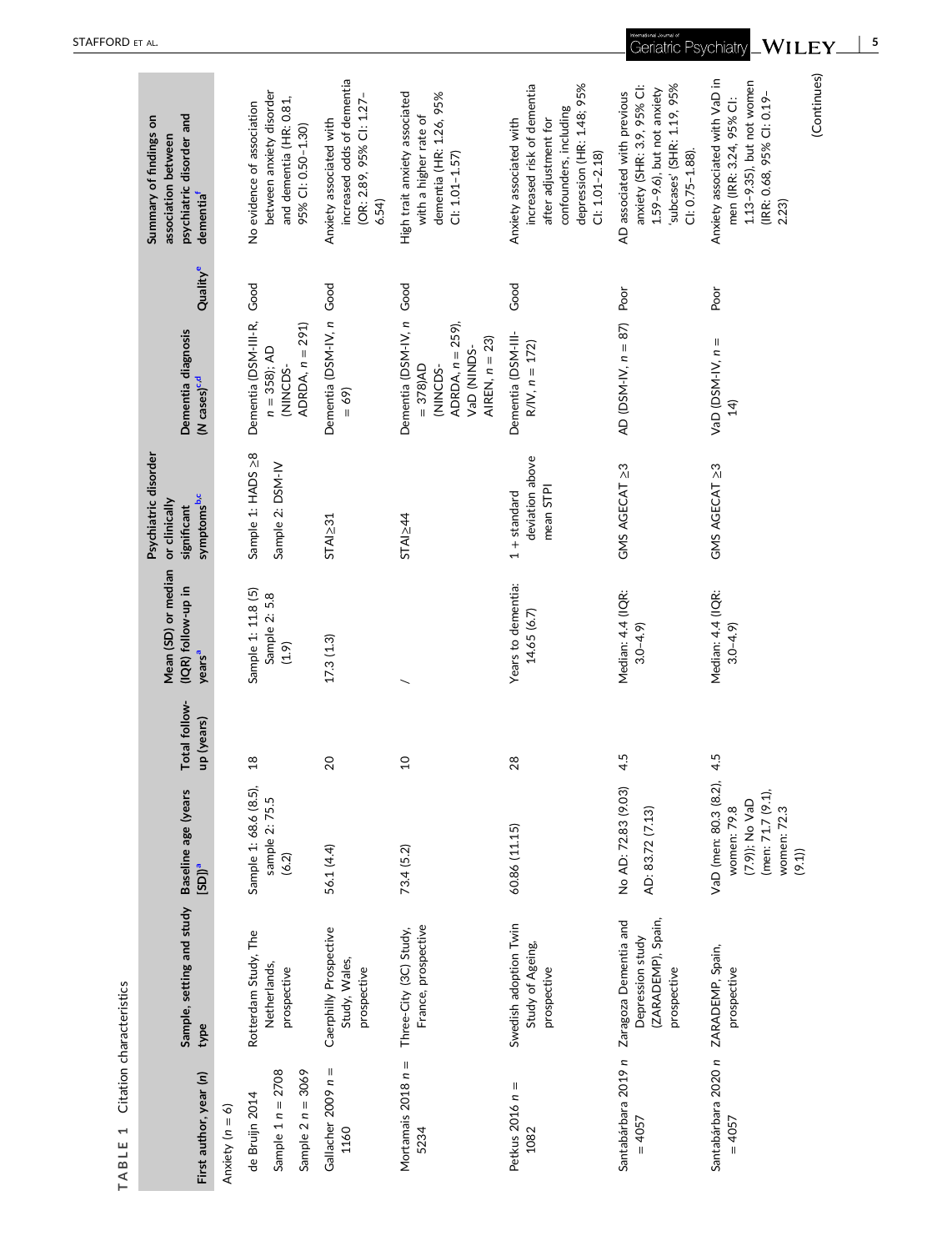| First author, year (n)                     | Sample, setting and study<br>type                                                           | Baseline age (years<br>$[SD]$ <sup>a</sup>                     | Total follow-<br>up (years) | Mean (SD) or median<br>(IQR) follow-up in<br>years <sup>a</sup>       | Psychiatric disorder<br>symptoms <sup>b,c</sup><br>or clinically<br>significant                             | Dementia diagnosis<br>(N cases) <sup>c.d</sup>                                                               | Quality <sup>e</sup> | psychiatric disorder and<br>Summary of findings on<br>association between<br>dementia <sup>f</sup>                                                                                                                                                                              |
|--------------------------------------------|---------------------------------------------------------------------------------------------|----------------------------------------------------------------|-----------------------------|-----------------------------------------------------------------------|-------------------------------------------------------------------------------------------------------------|--------------------------------------------------------------------------------------------------------------|----------------------|---------------------------------------------------------------------------------------------------------------------------------------------------------------------------------------------------------------------------------------------------------------------------------|
| Post-traumatic stress disorder ( $n = 3$ ) |                                                                                             |                                                                |                             |                                                                       |                                                                                                             |                                                                                                              |                      |                                                                                                                                                                                                                                                                                 |
| Ш<br>Flatt 2018 n<br>499,844               | health system, United<br>States, register-based<br>Northern California<br>Kaiser permanente | 71.1 (7.9)                                                     | 13                          | 8 (4.6)                                                               | ICD-9: 309.81                                                                                               | Dementia (ICD-9, n =<br>59,127)                                                                              | Good                 | HR: 1.59, 95% Cl: 1.3-1.95;<br>rate of dementia (female<br>PTSD associated with higher<br>male HR: 1.96, 95% Cl:<br>$1.51 - 2.55$                                                                                                                                               |
| Gradus $2019 n =$<br>279,188               | Danish population register                                                                  | 51                                                             | $\overline{17}$             | Stress cohort median:<br>6.1; Comparison:<br>6.8                      | ICD-10: F43.x<br>Stress disorders:                                                                          | stress cohort $n =$<br>Dementia (ICD-10,<br>1364)                                                            | Good                 | compared to those without<br>Those with PTSD had 2 times<br>PTSD (95% CI: 1.3-3.2)<br>the rate of dementia                                                                                                                                                                      |
| Wang 2016 n = 8750 Nationwide Health       | Taiwan, register-based<br>Insurance Research<br>Database (NHIRD)                            | $\overline{Q}$<br>PTSD: 55.44 (9.20)N<br>PTSD: 55.42<br>(9.22) | 11                          | PTSD: 4.68 (2.31);<br>Years to dementia:<br>No PTSD: 6.96<br>(2.66)   | ICD-9-CM: 309.81                                                                                            | Dementia (ICD-9-<br>$CM, n = 135$                                                                            | Good                 | associated with subsequent<br>PTSD (HR: 4.37, 95% CI: 2.53-<br>7.55) and depression (HR:<br>2.16, 95% Cl: 1.28-3.66)<br>response relationship by<br>dementia, with a dose-<br>PTSD severity                                                                                     |
| Non-affective psychotic disorder (n = 7)   |                                                                                             |                                                                |                             |                                                                       |                                                                                                             |                                                                                                              |                      |                                                                                                                                                                                                                                                                                 |
| Almeida 2018 $n =$<br>38,173               | Australia, prospective<br>Health in Men Study<br>(HIMS), Western                            | 72.5(4.6)                                                      | 17.7                        |                                                                       | 10: F20, F22, F23,<br>9: 295, 297; ICD-<br>disorders: ICD-8/<br>F25, F28, F29<br>Non-affective<br>psychotic | Dementia (ICD-8/9/<br>$10, n = 8068$                                                                         | Good                 | Psychotic disorders associated<br>3.09). Stronger association<br>with subsequent dementia<br>psychosis. No variation by<br>(SHR: 2.67, 95% CI: 2.3-<br>for shorter duration of<br>age-at-onset                                                                                  |
| Kodesh 2020 $n =$<br>94,120                | Israel, register-based<br>organisation data,<br>Health maintenance                          | 68.9 (7.1)                                                     | 4.83                        |                                                                       | 295-299; ICD-<br>10: F20-F29<br>VLOSLP: ICD-9:                                                              | Dementia (ICD-9/10,<br>$n = 6026$                                                                            | Good                 | associated with subsequent<br>Very late-onset schizophrenia<br>dementia (HR: 2.67, 95%<br>$C: 1.82 - 3.91$                                                                                                                                                                      |
| Kørner 2009 $n =$<br>12,616                | Danish population register Median LOS: 53.56,                                               | and comparison:<br>65.13, VLOSLP<br>comparison:<br>71.19       | 4.58                        | VLOSLP: 3 (1.25-<br>$3.15(1.56 - 3.50)$<br>Median (IQR) LOS:<br>4.78) | LOS and VLOSLP:<br>ICD-10: F20-<br>F20.9                                                                    | Ш<br>18, comparison n<br>160; VLOSLP n<br>$comparison n =$<br>Dementia (ICD-10,<br>$LOS n = 20,$<br>$= 157.$ | Good                 | osteoarthritis patients (LOS<br>rate ratio (RR): 3.47, 95%<br>CI: 2.19-5.5; VLOSLP RR:<br>LOS and VLOSLP had higher<br>3.15, 95% Cl: 1.93-5.14)<br>1.54-3.62; VLOSLP RR:<br>2.21. 95% CI: 1.39-3.5).<br>and general population<br>(LOS RR: 2.36, 95% CI:<br>dementia rates than |

**TABLE 1** (Continued)

TABLE 1 (Continued)

**6** - STAFFORD ET AL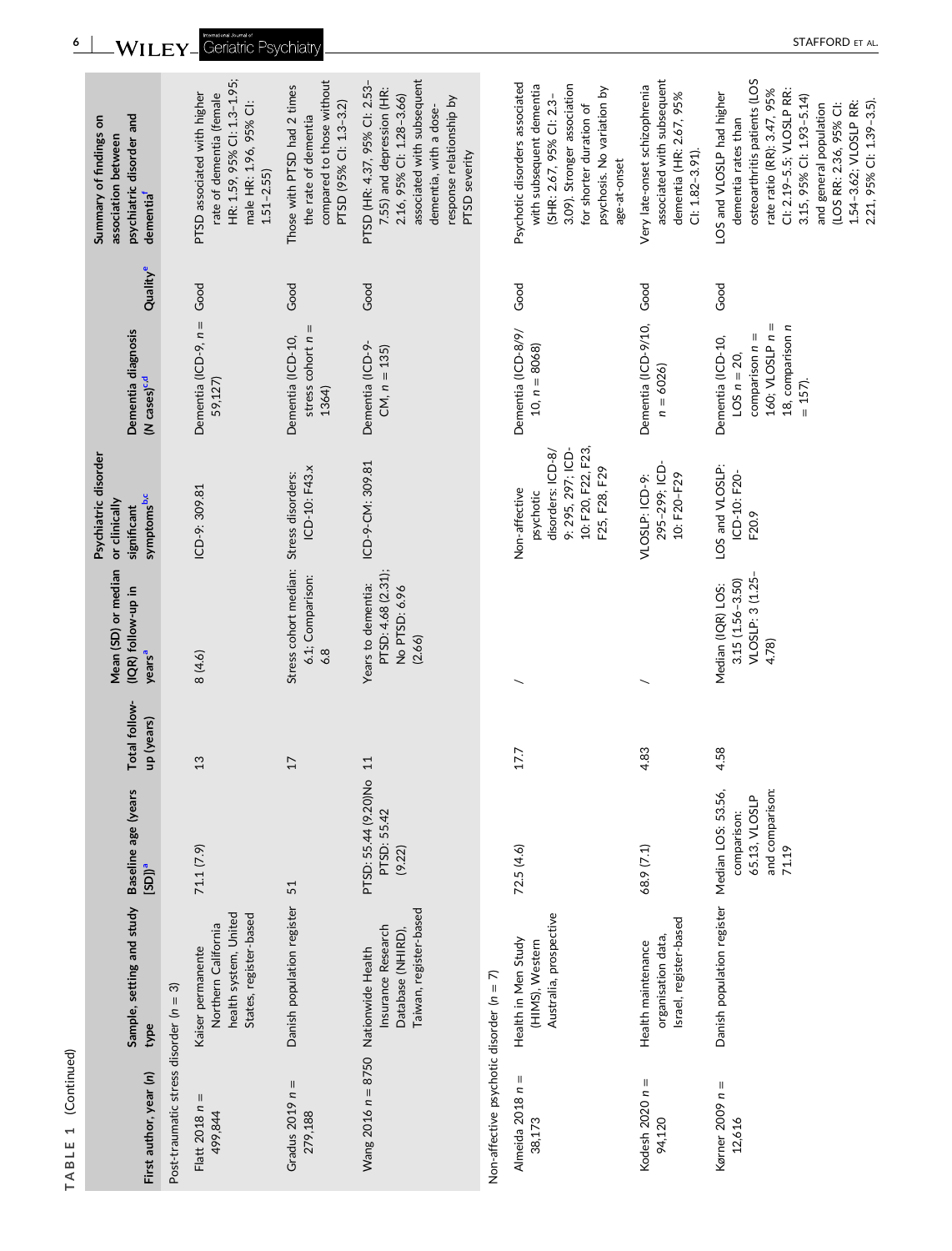| psychiatric disorder and<br>Summary of findings on<br>association between       | and VaD (HR: 2.01, 95% CI:<br>dementia (HR: 2.01, 95%<br>2.27, 95% CI: 1.99-3.51),<br>$1.36 - 2.22$ ) than controls<br>Patients with schizophrenia<br>CI: 1.42-2.59), AD (HR:<br>had higher rates of | Schizophrenia associated with<br>incident dementia (IRR:<br>1.71, 95% Cl: 1.6-1.82)                                                            | VLOSLP associated with higher<br>rate of dementia (HR: 4.22,<br>over time but was present<br>Association attenuated<br>95% CI: 4.05-4.41).<br>for up to 20 years | (95% Cl: 4.4-4.6) per 1000<br>Cl: 50.1-54.9), controls: 4.5<br>Schizophrenia associated with<br>elevated rate of dementia<br>schizophrenia: 52.5 (95%<br>(age 66 dementia rate -<br>person-years at-risk |                                | (<60 years HR: 2.31, 95%<br>associated with dementia<br>2.99, 95% CI: 2.17-4.12)<br>and younger onset BPD<br>Late-onset (260 years HR:<br>$Cl: 1.77 - 3.01$ | (Continues) |
|---------------------------------------------------------------------------------|------------------------------------------------------------------------------------------------------------------------------------------------------------------------------------------------------|------------------------------------------------------------------------------------------------------------------------------------------------|------------------------------------------------------------------------------------------------------------------------------------------------------------------|----------------------------------------------------------------------------------------------------------------------------------------------------------------------------------------------------------|--------------------------------|-------------------------------------------------------------------------------------------------------------------------------------------------------------|-------------|
| dementia <sup>f</sup>                                                           |                                                                                                                                                                                                      |                                                                                                                                                |                                                                                                                                                                  |                                                                                                                                                                                                          |                                |                                                                                                                                                             |             |
| Qualitye                                                                        | Good                                                                                                                                                                                                 | Good                                                                                                                                           | Good                                                                                                                                                             | Good                                                                                                                                                                                                     |                                | Good                                                                                                                                                        |             |
| Dementia diagnosis<br>(N cases) <sup>c,d</sup>                                  | $= 147$ ), VaD (ICD-<br>AD (ICD-9-CM, n<br>$9-CM, n = 162$<br>CM, $n = 1237$ ),<br>Dementia (ICD-9-                                                                                                  | $10, n = 136,012$<br>Dementia (ICD-8/9/                                                                                                        | Dementia (ICD-8/9/<br>$10, n = 13,610$                                                                                                                           | Dementia (ICD-9/10,<br>$n = 1,129,646$                                                                                                                                                                   |                                | Dementia (ICD-8/9/<br>10, $n = 423$                                                                                                                         |             |
| Psychiatric disorder<br>symptoms <sup>b,c</sup><br>or clinically<br>significant | Schizophrenia: ICD-<br>9-CM: 295                                                                                                                                                                     | 9: 295.79, 296.8;<br>8/9: 295 (except<br>295.79); ICD-10:<br>Schizophrenia: ICD-<br>disorder: ICD-8/<br>Schizoaffective<br>ICD-10: F25<br>F20; | F20-F29 (or ICD-<br>8/9 equivalent)<br>VLOSLP: ICD-10:                                                                                                           | Schizophrenia: ICD-<br>8/9/10: F25                                                                                                                                                                       |                                | ICD-8: 296.1, 296.3;<br>296.81; ICD-10:<br>296.7, 296.80,<br>ICD-9: 296.0,<br>296.1, 296.4,<br>296.5, 296.6,<br>F30, F31                                    |             |
| Mean (SD) or median<br>(IQR) follow-up in<br>years <sup>a</sup>                 | $(11.8)$ , control:<br>Schizophrenia: 9.4<br>9.5(10.1)                                                                                                                                               | 11(6)                                                                                                                                          | 8.6 (6.68)                                                                                                                                                       |                                                                                                                                                                                                          |                                | 12.8(5.3)                                                                                                                                                   |             |
| Total follow-<br>up (years)                                                     | $\overline{4}$                                                                                                                                                                                       | $\frac{8}{10}$                                                                                                                                 | $\overline{30}$                                                                                                                                                  | $\Xi$                                                                                                                                                                                                    |                                | 17.6                                                                                                                                                        |             |
| Baseline age (years<br>$[SD]$ <sup>a</sup>                                      |                                                                                                                                                                                                      | 58.7 (11.2)                                                                                                                                    | 70.31 (7.2)                                                                                                                                                      |                                                                                                                                                                                                          |                                | 72.5(4.6)                                                                                                                                                   |             |
| Sample, setting and study<br>type                                               | NHIRD, Taiwan, register-<br>based                                                                                                                                                                    | Danish population register                                                                                                                     | Swedish population<br>register                                                                                                                                   | Medicare beneficiaries, US, 74 (8.2)<br>register-based                                                                                                                                                   |                                | Western Australian Data<br>Linkage System,<br>register-based                                                                                                |             |
| First author, year (n)                                                          | Lin 2018 $n = 30,200$                                                                                                                                                                                | Ribe 2015 $n =$<br>2,845,440                                                                                                                   | Stafford $2021 n =$<br>169,499                                                                                                                                   | Stroup $2021 n =$<br>8,011,773                                                                                                                                                                           | Bipolar disorder (BPD) (n = 4) | Almeida 2018 $n =$<br>38,173                                                                                                                                |             |

**TABLE 1** (Continued)

TABLE 1 (Continued)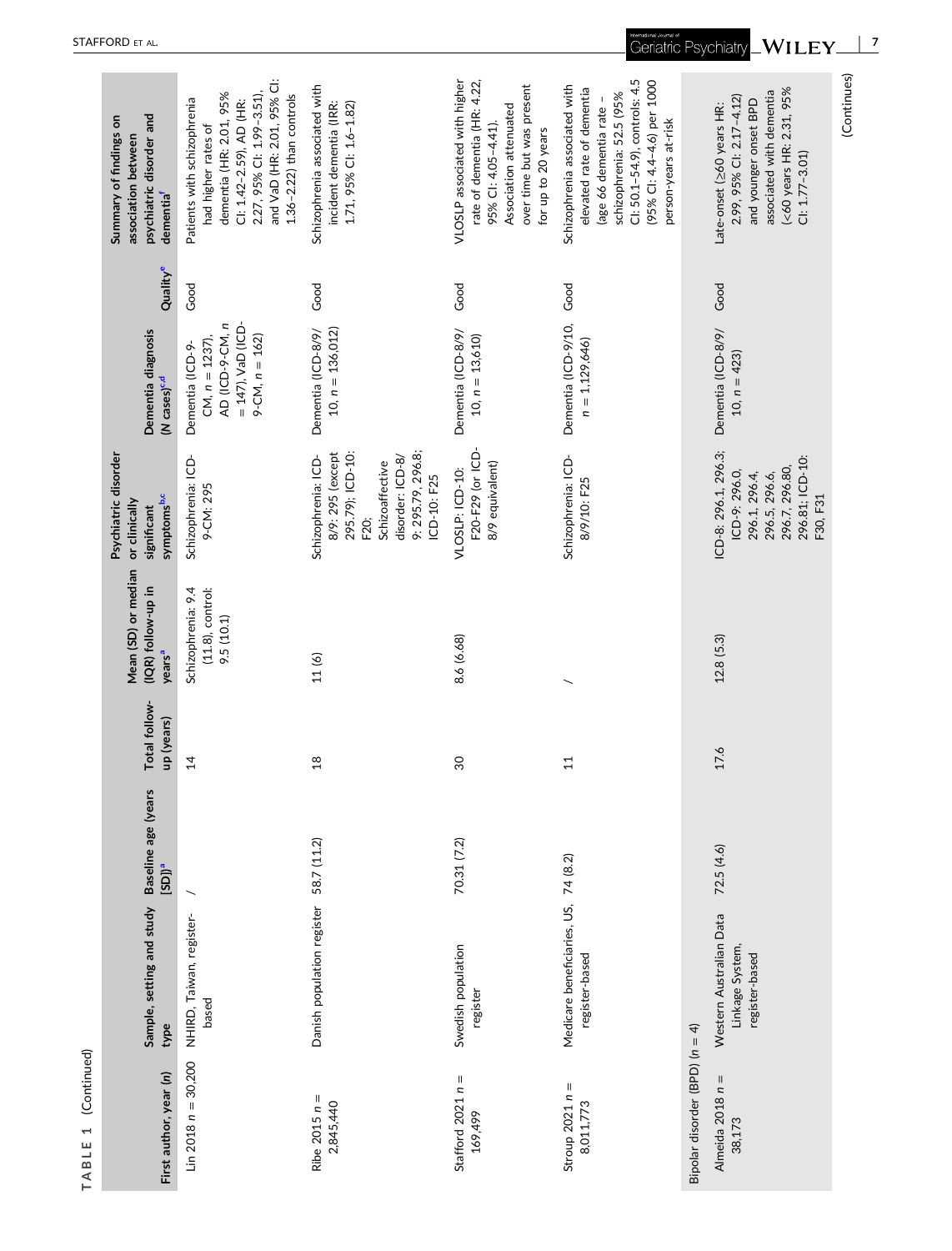| First author, year (n)                 | Sample, setting and study<br>type                                          | Baseline age (years<br>$[SD]$ <sup>a</sup>                                                       | Total follow-<br>up (years) | Mean (SD) or median<br>(IQR) follow-up in<br>years <sup>a</sup>                          | Psychiatric disorder<br>symptoms <sup>b,c</sup><br>or clinically<br>significant                                                           | Dementia diagnosis<br>(N cases) <sup>c,d</sup>                                                       | Quality <sup>e</sup> | psychiatric disorder and<br>Summary of findings on<br>association between<br>dementia <sup>f</sup>                                                                                                                   |
|----------------------------------------|----------------------------------------------------------------------------|--------------------------------------------------------------------------------------------------|-----------------------------|------------------------------------------------------------------------------------------|-------------------------------------------------------------------------------------------------------------------------------------------|------------------------------------------------------------------------------------------------------|----------------------|----------------------------------------------------------------------------------------------------------------------------------------------------------------------------------------------------------------------|
| Almeida 2016 $n =$<br>37,768           | HIMS, Western Australia,<br>prospective                                    | 72.5 (4.6)                                                                                       | 13                          |                                                                                          | 296.80, 296.81<br>ICD-8: 296.1 and<br>296.3; ICD-9:<br>296.0, 296.1,<br>296.6, 296.7,<br>296.4, 296.5,                                    | Dementia (ICD-8/9, n<br>$= 4925$                                                                     | Good                 | shorter duration of BPD, or<br>illness onset after 70 years<br>dementia rates (HR: 2.3,<br>BPD associated with higher<br>Stronger association for<br>95% CI: 1.80-2.94).<br>$\frac{1}{5}$                            |
|                                        | Lin 2020 n = 102,675 NHIRD, Taiwan, register-<br>based                     | BPD: 55.31 (8.48),<br>comparison:<br>55.25 (8.55)                                                | $\sigma$                    | comparison: 6.86<br>BPD: 6.56 (2.97);<br>(2.85)                                          | 296.3x, 296.9x,<br>except 296.2x,<br>ICD-9-CM: 296<br>and 296.82                                                                          | AD (ICD-9-CM, n<br>$(ICD-9-CM, n =$<br>$CM, n = 2122$<br>Dementia (ICD-9-<br>$= 1353$ ), VaD<br>447) | Good                 | BPD associated with incident<br>14.96) and VaD (HR: 5.5,<br>dementia (HR: 7.52, 95%<br>Cl: 6.86-8.25), AD (HR:<br>13.16, 95% Cl: 11.58-<br>95% Cl: 4.53-6.69)                                                        |
|                                        | Wu 2013 n = 64,804 NHIRD, Taiwan, register-<br>based                       | 74.1 (8.6)                                                                                       | $\sigma$                    |                                                                                          | ICD-9- CM: 296.0x,<br>296.5x, 296.6x,<br>296.1x, 296.4x,<br>296.7x, 296.80,<br>296.81, 296.89                                             | $CM, n = 9304$<br>Dementia (ICD-9-                                                                   | Good                 | BPD associated with increased<br>odds of dementia (OR: 4.32,<br>95% CI: 3.21-5.82)                                                                                                                                   |
| Multiple psychiatric diagnoses (n = 4) |                                                                            |                                                                                                  |                             |                                                                                          |                                                                                                                                           |                                                                                                      |                      |                                                                                                                                                                                                                      |
| Chen 2015 $n = 4582$                   | NHIRD, Taiwan, register-<br>based                                          | Control: 65.34 (7.47); 13<br>major depressive<br>disorder: 65.45<br>(7.53); BPD:<br>64.72 (7.08) |                             | (3.23), MDD: 4.01<br>(3.02); BPD: 4.38<br>Years to dementia:<br>controls: 5.62<br>(3.60) | BPD: ICD-9-CM:<br>296.2x, 296.3x;<br>296.0x, 296.1x,<br>296.4x, 296.5x,<br>296.80, 296.81,<br>296.6x, 296.7x,<br>MDD: ICD-9-CM:<br>296.89 | Dementia (ICD-9-<br>$CM, n = 547$                                                                    | Good                 | BPD (HR: 5.58, 95% CI: 4.26-<br>7.32) and MDD (HR: 3.02,<br>associated with higher<br>95% CI: 2.46-3.7)<br>rates of dementia                                                                                         |
| Kessing $1999 n =$<br>13,852           | Danish population register Neurosis: 41.2 (13.8), 24.7<br>depression: 51.3 | depression: 51.<br>schizophrenia:<br>31.7(15.4)<br>$(16.0)$ ,                                    |                             | Median: 21.6                                                                             | Neurosis: ICD-8:<br>Depressive episode:<br>ICD-8: 296.09,<br>Schizophrenia:<br>ICD-8: 295,<br>296.29,<br>300                              | Dementia (ICD-8/9/<br>10, $n = 424$                                                                  | Poor                 | Cl: 9.1-22.4) in those with<br>increased 14.7-fold (95%<br>schizophrenia, 13.7-fold<br>(95% CI: 12.1-15.4) for<br>11.2-fold (95% CI: 9.6-<br>affective disorder, and<br>Rates of dementia were<br>12.9) for neurosis |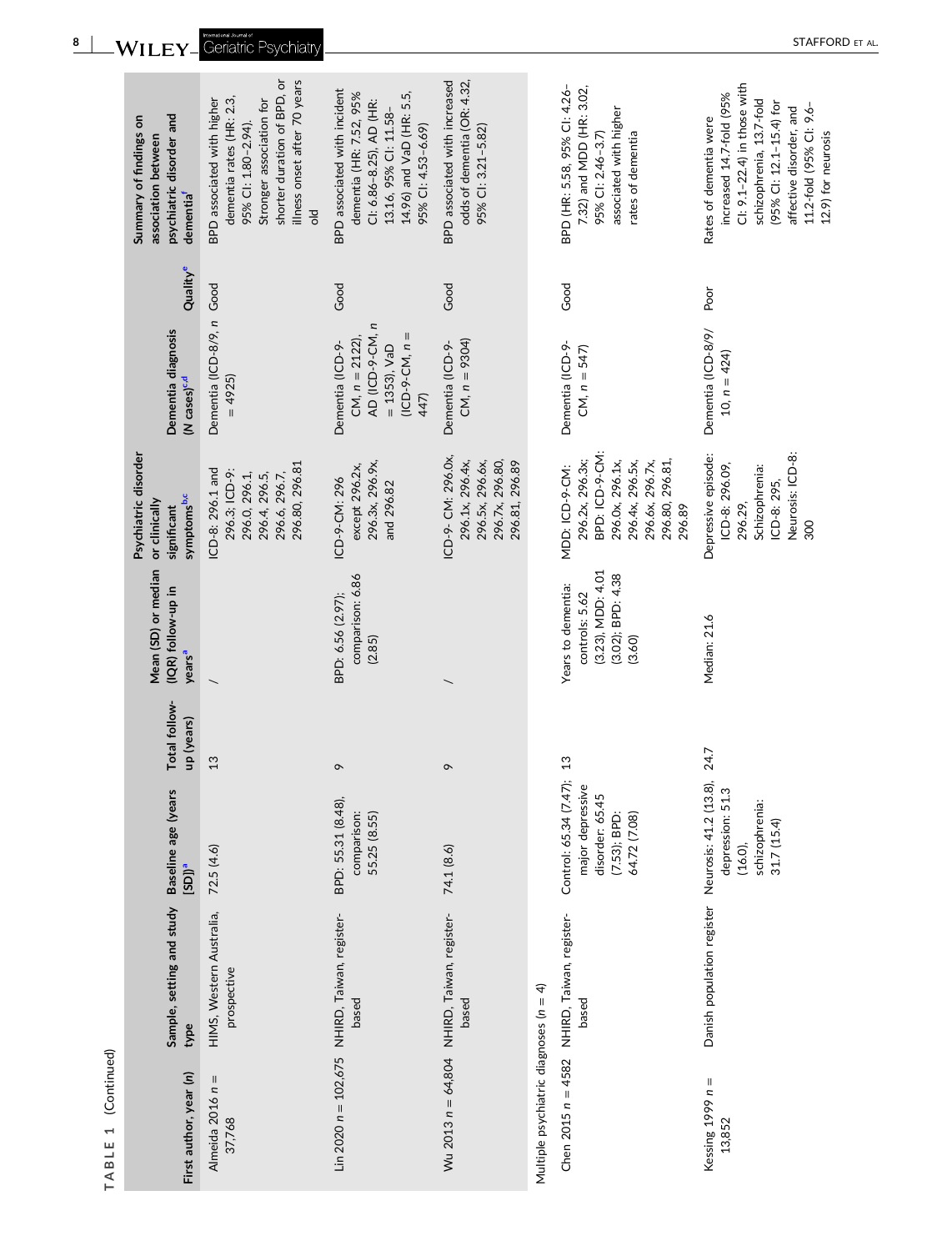| First author, year (n)        | Sample, setting and study<br>type                                                                       | Baseline age (years<br>$[SD]$ <sup>a</sup>                                              | Total follow-<br>up (years) | Mean (SD) or median<br>(IQR) follow-up in<br>years <sup>a</sup>          | Psychiatric disorder<br>symptoms <sup>b,c</sup><br>or clinically<br>significant                                                    | Dementia diagnosis<br>(N cases) <sup>c,d</sup>      | Quality <sup>e</sup> | psychiatric disorder and<br>Summary of findings on<br>association between<br>dementia <sup>f</sup>                                                                                                                                                                                 |
|-------------------------------|---------------------------------------------------------------------------------------------------------|-----------------------------------------------------------------------------------------|-----------------------------|--------------------------------------------------------------------------|------------------------------------------------------------------------------------------------------------------------------------|-----------------------------------------------------|----------------------|------------------------------------------------------------------------------------------------------------------------------------------------------------------------------------------------------------------------------------------------------------------------------------|
| Tapiainen 2017 n =<br>55,896  | study, Finland, register-<br>Alzheimer's disease<br>based nested case-<br>Medication use and<br>control | 79.7 (6.8)                                                                              | 33                          | cases: 18.1 years<br>$(8.9)$ , controls:<br>Time to AD: AD<br>19.4 (9.0) | Psychotic disorders:<br>disorders: ICD-<br>disorders: ICD-<br>10: F32-F39;<br>ICD-10: F20-<br>10: F40-F48<br>F29; mood<br>neurotic | $DSM-N, n =$<br>ADRDA and<br>AD (NINCDS-<br>27,948) | Good                 | interval between diagnoses<br>increased odds of AD with<br>1.05-1.3), but not 10-year<br>5-year (OR: 1.17, 95% Cl:<br>psychotic disorders were<br>(OR: 1.08, 95% CI: 0.96-<br>Depression associated with<br>not associated with AD<br>regardless of interval<br>1.23). Anxiety and |
| Zotcheva 2018 $n =$<br>28,916 | Health Study, Norway,<br>The Nord-Trøndelag<br>prospective                                              | Midlife moderate-to-<br>vigorous physical<br>activity (MVPA):<br>52.3, No MVPA:<br>54.6 | 16.3                        | 15.2                                                                     | >88th percentile<br>distress: ADI-4<br>Psychological                                                                               | Dementia (ICD-10, n<br>920)                         | Good                 | dementia rates (HR: 1.34,<br>associated with higher<br>95% CI: 1.03-1.74)<br>Psychological distress                                                                                                                                                                                |
| Depression ( $n = 33$ )       |                                                                                                         |                                                                                         |                             |                                                                          |                                                                                                                                    |                                                     |                      |                                                                                                                                                                                                                                                                                    |
| Almeida 2017 $n =$<br>4922    | HIMS, Western Australia,<br>prospective                                                                 | 77.2 (3.7)                                                                              | 14.3                        | 8.9                                                                      | Short version GDS-<br>15 score $\geq$ 7                                                                                            | Dementia (ICD-8/9/<br>10, $n = 903$                 | Good                 | baseline SHR: 1.5, 95% Cl:<br>dementia (past depression<br>SHR: 1.3, 95% Cl: 1.0-1.6,<br>Depression associated with<br>$1.2 - 2.0$                                                                                                                                                 |
| Becker 2009 n = 288           | Study-Cognition Study,<br>Cardiovascular Health<br>US, prospective                                      | 77.52 (3.65)                                                                            | $\sigma$                    | 7.1                                                                      | CES-D score ≥10                                                                                                                    | Dementia (DSM-IV, n<br>$= 48$                       | Poor                 | depression and dementia<br>(HR: 1.33, 95% CI: 0.49-<br>No evidence of association<br>between persistent<br>3.65                                                                                                                                                                    |
|                               | Berger 1999 n = 222 The Kungsholmen Project,<br>Sweden, prospective                                     | dementia: 83.18<br>Incident AD: 85.53<br>$(4.95)$ ; no<br>(4.77)                        | S                           | 3.08 (0.58)                                                              | CPRS                                                                                                                               | AD (DSM-III-R, $n =$<br>34)                         | Poor                 | symptoms (OR: 1.4, 95% CI:<br>subsequent AD, particularly<br>Depression associated with<br>for motivation-related<br>$1.04 - 1.89$                                                                                                                                                 |
| Buntinx $1996 n =$<br>19,103  | registration network,<br>Family-practice-based<br>The Netherlands,<br>register-based                    | $50+$                                                                                   | $\overline{0}$              |                                                                          | ICPC-classification:<br>P76                                                                                                        | Dementia (ICPC: $n =$<br>137)                       | Poor                 | increased risk of dementia<br>(HR: 2.55, 95% CI: 1.19-<br>people associated with<br>Depression among older<br>5.47)                                                                                                                                                                |
|                               |                                                                                                         |                                                                                         |                             |                                                                          |                                                                                                                                    |                                                     |                      | (Continues)                                                                                                                                                                                                                                                                        |

**TABLE 1** (Continued)

TABLE 1 (Continued)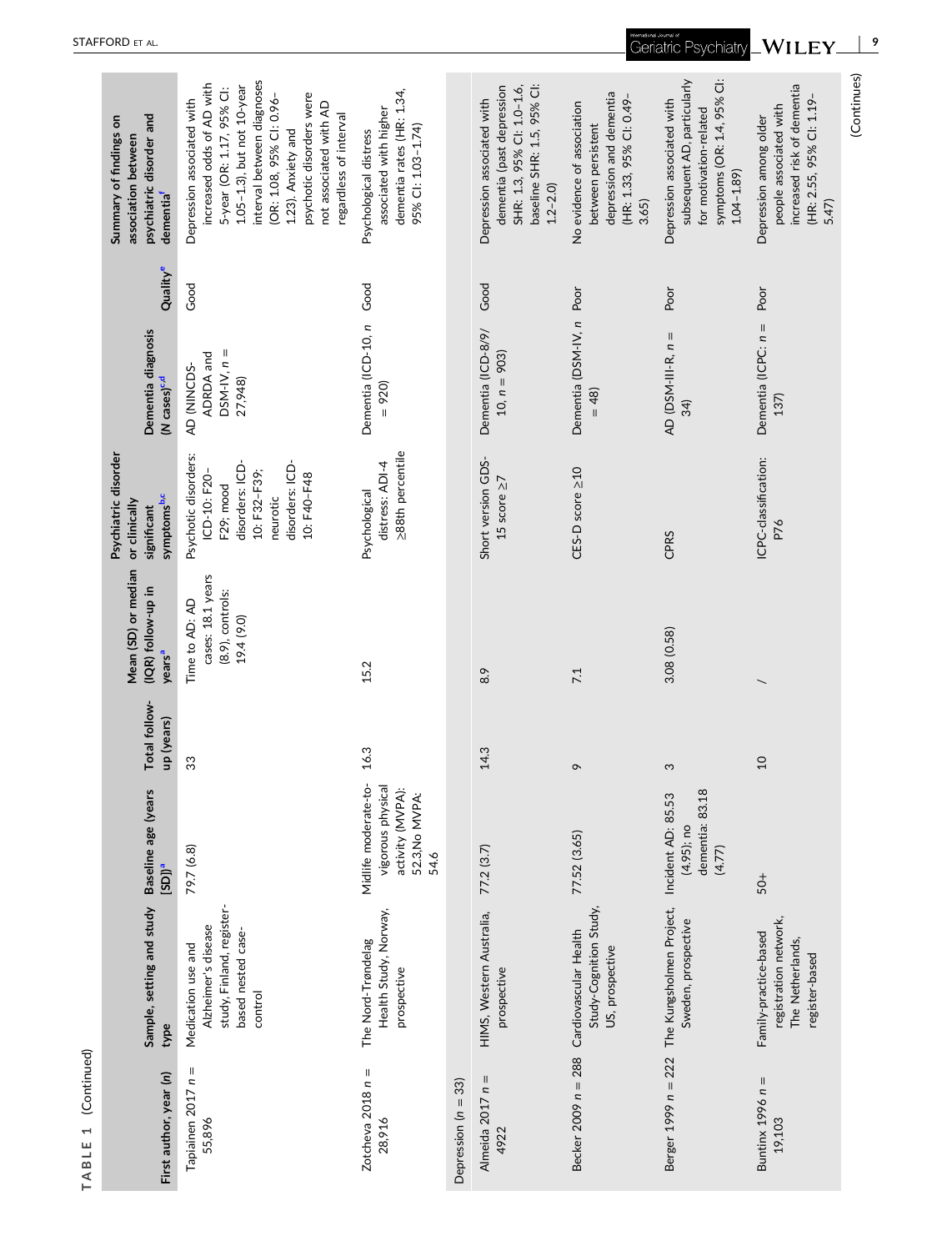| psychiatric disorder and<br>Summary of findings on<br>association between<br>dementia <sup>f</sup> | and AD. Risk highest among<br>increased risk of dementia<br>difficult-to-treat patients<br>Patients with MDD had | follow-up HR: 2.62, 95% Cl:<br>with severe, but not milder,<br>17.8; MRC-ALPHA, 4-year<br>Incident dementia associated<br>depression (Hefei cohort<br>HR: 5.44, 95% Cl: 1.67-<br>$1.18 - 5.8$ ). | Depression not associated with<br>0.78, 95% Cl: 0.34-1.78).<br>incident dementia (OR: | >3 years HR: 1.13, 95% Cl:<br>1.01-1.26), but not short-<br>term follow-up (<3 years<br>dementia in longer-term<br>HR: 1.09, 95% CI: 0.99-<br>Depression associated with<br>$1.2$ ). | and AD (OR: 2.75, 95% Cl:<br>dementia (CES-D ≥16 HR:<br>2.37, 95% Cl: 1.02-5.54)<br>Depression associated with<br>$1.04 - 7.24$ . | increased risk of AD (OR:<br>1.67, 95% Cl: 0.76-3.63).<br>Depression associated with | with subsequent AD (SHR:<br>Severe depression associated<br>4.3, 95% Cl: 1.39-13.33). |
|----------------------------------------------------------------------------------------------------|------------------------------------------------------------------------------------------------------------------|--------------------------------------------------------------------------------------------------------------------------------------------------------------------------------------------------|---------------------------------------------------------------------------------------|--------------------------------------------------------------------------------------------------------------------------------------------------------------------------------------|-----------------------------------------------------------------------------------------------------------------------------------|--------------------------------------------------------------------------------------|---------------------------------------------------------------------------------------|
| Quality <sup>e</sup>                                                                               | Good                                                                                                             | Poor                                                                                                                                                                                             | Good                                                                                  |                                                                                                                                                                                      | Poor                                                                                                                              | Good                                                                                 | Poor                                                                                  |
| Dementia diagnosis<br>(N cases) <sup>c,d</sup>                                                     | $CM, n = 508, AD$<br>$(ICD-9-CM, n =$<br>Dementia (ICD-9-<br>458)                                                | AGECAT: Hefei n<br>ALPHA, $n = 382$<br>Dementia (GMS-<br>$= 75, MRC-$                                                                                                                            | Dementia (CAMDEX,<br>cause of death, n<br>post-mortem,<br>$= 76$                      | Dementia (DSM-IV, n Good<br>$= 132$                                                                                                                                                  | Dementia (DSM-III-R,<br>ADRDA, $n = 36$ )<br>$n = 56$ ), AD<br>(NINCDS-                                                           | AD (DSM-III-R, $n =$<br>53)                                                          | AD (DSM-IV, $n = 70$ )                                                                |
| Psychiatric disorder<br>symptoms <sup>b,c</sup><br>or clinically<br>significant                    | ICD-9-CM: 296.2x<br>and 296.3x                                                                                   | GMS-AGECAT score<br>ო<br>21                                                                                                                                                                      | <b>CAMDEX Depressive</b><br>Symptoms Scale<br>score $\geq 6$                          | GDS score ≥6                                                                                                                                                                         | CES-D score ≥16                                                                                                                   | GMS-AGECAT score<br><u>က</u> ို                                                      | GMS-AGECAT score<br>$\frac{3}{2}$                                                     |
| Mean (SD) or median<br>(IQR) follow-up in<br>years <sup>a</sup>                                    | Time to dementia:<br>control: 10.71<br>$(1.16)$ ; MDD:<br>10.45 (1.86)                                           |                                                                                                                                                                                                  |                                                                                       | 4.5(3.5)                                                                                                                                                                             |                                                                                                                                   | 3.2                                                                                  |                                                                                       |
| Total follow-<br>up (years)                                                                        | $^{12}$                                                                                                          | 2-4Hefei-<br>MRC-alpha:<br>$\overline{ }$                                                                                                                                                        | 18                                                                                    | 17.2                                                                                                                                                                                 | 5                                                                                                                                 | 4                                                                                    | 4.5                                                                                   |
| Baseline age (years<br>$[SD]$ <sup>a</sup>                                                         | 41.5 (15.9)                                                                                                      | 65+                                                                                                                                                                                              | 87.8 (3.1)                                                                            |                                                                                                                                                                                      | 74.5 (6)                                                                                                                          | depression: 73.7<br>Depression: 73.6<br>$(5.7)$ , no<br>(5.7)                        | depression: 71.5<br>Depression: 73.6<br>$(9.3)$ , No<br>(8.9)                         |
| Sample, setting and study<br>type                                                                  | NHIRD, Taiwan, register-<br>based                                                                                | Project Health Aspects<br>MRC-Ageing in Liverpool<br>Hefei cohort, China<br>(MRC-ALPHA), UK;                                                                                                     | The Cambridge City over-<br>75s cohort (CC75 C),<br>UK, prospective                   | Ezzati 2019 $n = 1219$ The Einstein Ageing Study, 78.3 (5.3)<br>US, prospective                                                                                                      | Manitoba Study of Health<br>and Ageing, Canada,<br>prospective                                                                    | Amsterdam Longitudinal<br>Study of the Elderly,<br>The Netherlands,<br>prospective   | prospective                                                                           |
| First author, year (n)                                                                             | Chan $2020 n =$<br>16,725                                                                                        | 3,341, China $n =$<br>Chen 2008UK $n =$<br>1254                                                                                                                                                  | Deckers $2018 n =$<br>278                                                             |                                                                                                                                                                                      | Gatz $2005 n = 766$                                                                                                               | Geerlings $2000 n =$<br>3147                                                         | Gracia-Garcia 2015 n ZARADEMP, Spain,<br>$= 3864$                                     |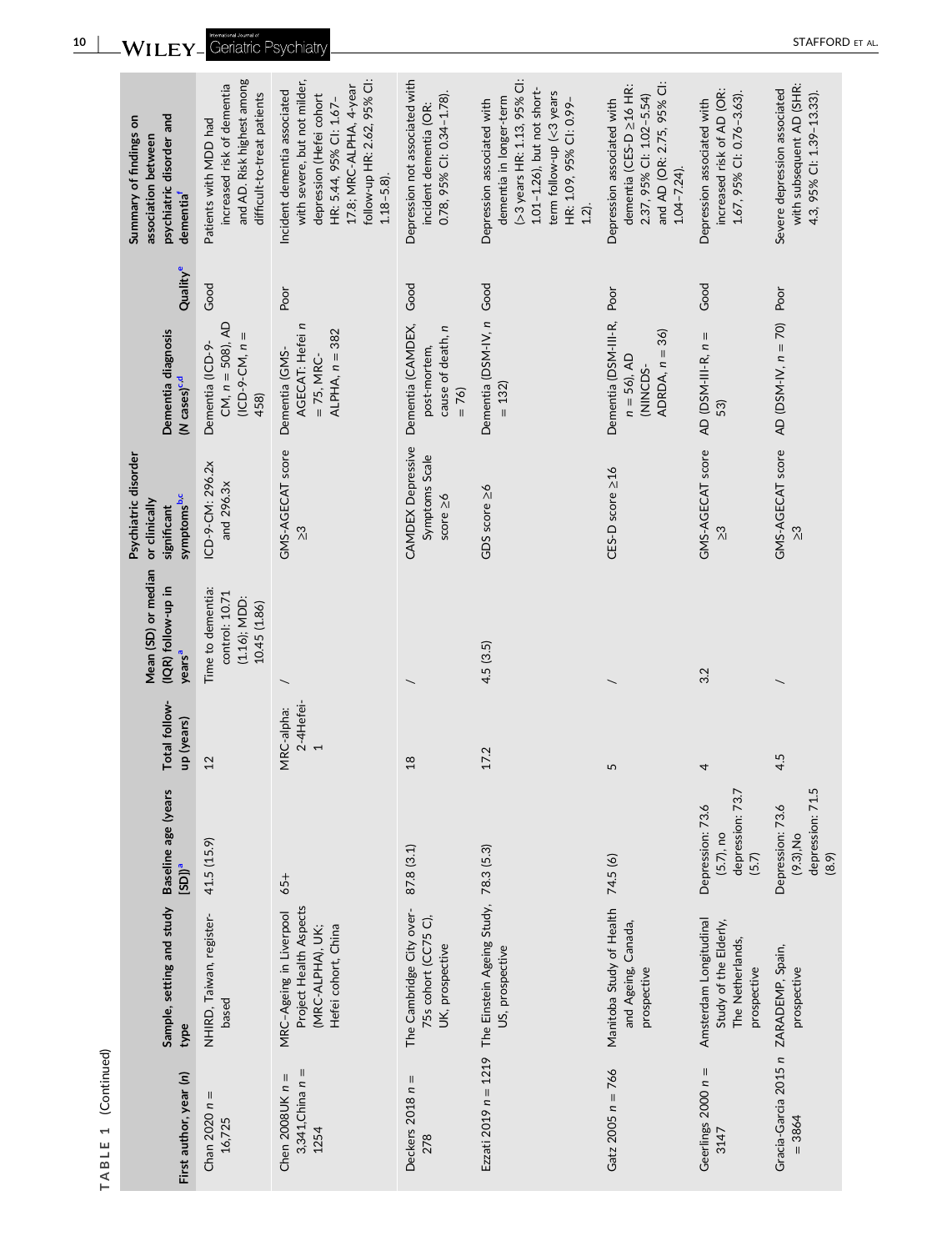| Heser $2013 n = 2663$<br>First author, year (n) | Sample, setting and study<br>type                                                                 | Baseline age (years<br>$\frac{e(\text{CCS})}{e(\text{CCS})}$                                                              | Total follow-<br>up (years) | Mean (SD) or median<br>(IQR) follow-up in<br>years <sup>a</sup> | Psychiatric disorder<br>symptoms <sup>b,c</sup><br>or clinically<br>significant                                                                                                                                                   | Dementia diagnosis<br>(N cases) <sup>c,d</sup>                                                                  | Quality <sup>e</sup> | psychiatric disorder and<br>Summary of findings on<br>association between<br>dementia <sup>f</sup>                                                                                                                                                                           |
|-------------------------------------------------|---------------------------------------------------------------------------------------------------|---------------------------------------------------------------------------------------------------------------------------|-----------------------------|-----------------------------------------------------------------|-----------------------------------------------------------------------------------------------------------------------------------------------------------------------------------------------------------------------------------|-----------------------------------------------------------------------------------------------------------------|----------------------|------------------------------------------------------------------------------------------------------------------------------------------------------------------------------------------------------------------------------------------------------------------------------|
|                                                 | German Study on Ageing,<br>Dementia in Primary<br>Cognition, and<br>Care Patients,<br>prospective | 81.2                                                                                                                      | $\infty$                    |                                                                 | $\frac{1}{2}$                                                                                                                                                                                                                     | and $ICD-10$ , $n =$<br>308), AD (DSM-<br>Dementia (DSM-IV<br>$N, n = 152$                                      | Good                 | Very late-onset depression and<br>symptoms both predicted<br>current depressive<br>all-cause dementia                                                                                                                                                                        |
| Heser $2020 n =$                                | German health insurance<br>provider, Allgemeine<br>Ortskrankenkasse                               | 74.7 (6.6)                                                                                                                | ó                           | 5.82                                                            | ICD-10: F32                                                                                                                                                                                                                       | Dementia (ICD-10, n<br>$= 20,779$                                                                               | Good                 | shortest interval, men, and<br>dementia (IRR: 1.58, 95%<br>Depression associated with<br>Cl: 1.51-1.64). Stronger<br>association found for<br>younger participants                                                                                                           |
| Holmquist $2020 n =$                            | Swedish population<br>register                                                                    | depression: 59.10<br>depression: 59.97<br>Sibling cohort-<br>63.79 (11.89);<br>Matched cohort:<br>$(8.85)$ , no<br>(8.91) | 35                          | 10.41 (6.89)                                                    | F33ICD-8/9: 311<br>ICD-10: F32,<br>296B                                                                                                                                                                                           | $10, n = 9802$ ), AD<br>$8/9/10$ , $n = 2329$ )<br>4201), VaD (ICD-<br>$(ICD-8/9/10, n =$<br>Dementia (ICD-8/9/ | Good                 | but persisted for more than<br>strongest in first 6 months<br>after depression diagnosis<br>and AD (OR: 1.79, 95% CI<br>dementia (OR: 2.47, 95%<br>Cl: 2.35-2.58), VaD (OR:<br>2.68, 95% Cl: 2.44-2.95)<br>Depression associated with<br>1.68-1.92). Association<br>20 years |
| Irie 2008 $n = 1932$                            | Honolulu-Asia Ageing<br>Study, Japan,<br>prospective                                              | 76.3 (3.6)                                                                                                                | ∘                           |                                                                 | CES-D score ≥9                                                                                                                                                                                                                    | Dementia (DSM-III-R,<br>$n = 98$                                                                                | Good                 | 1.4-5.9), but not VaD (HR:<br>(HR: 2.2, 95% Cl: 1.3-3.7)<br>and AD (HR: 2.9, 95% Cl:<br>higher rate of dementia<br>Depression associated with<br>1.3, 95% CI: 0.3-5.8)                                                                                                       |
| Karlsson $2015 n =$                             | The Swedish Twin Registry Dementia: 80.1 (6.6),                                                   | no dementia: 78.9<br>(6.6)                                                                                                | $>10$ years                 |                                                                 | 8: 296.00, 298.00,<br>F34.1, F41.2; Self-<br>CES-D score 220<br>298A, 300E, 309<br>ICD-7: 314.99; ICD-<br>A/B, 311X; ICD-<br>depressant use;<br>790.20; ICD-9:<br>report or anti-<br>10: F32, F33,<br>296 C/D/W,<br>$300.40 - 41$ | ADRDA, $n = 469$<br>Dementia (DSM-III-<br>$R/IV, n = 804$ ),<br>AD (NINCDS-                                     | Good                 | 4.27). Strongest association<br>dementia diagnosis and for<br>increased risk of dementia<br>(HR: 3.41, 95% CI: 2.72-<br>Depression associated with<br>in the 10 years before<br>late-onset depression                                                                        |
|                                                 |                                                                                                   |                                                                                                                           |                             |                                                                 |                                                                                                                                                                                                                                   |                                                                                                                 |                      | (Continues)                                                                                                                                                                                                                                                                  |

**TABLE 1** (Continued)

TABLE 1 (Continued)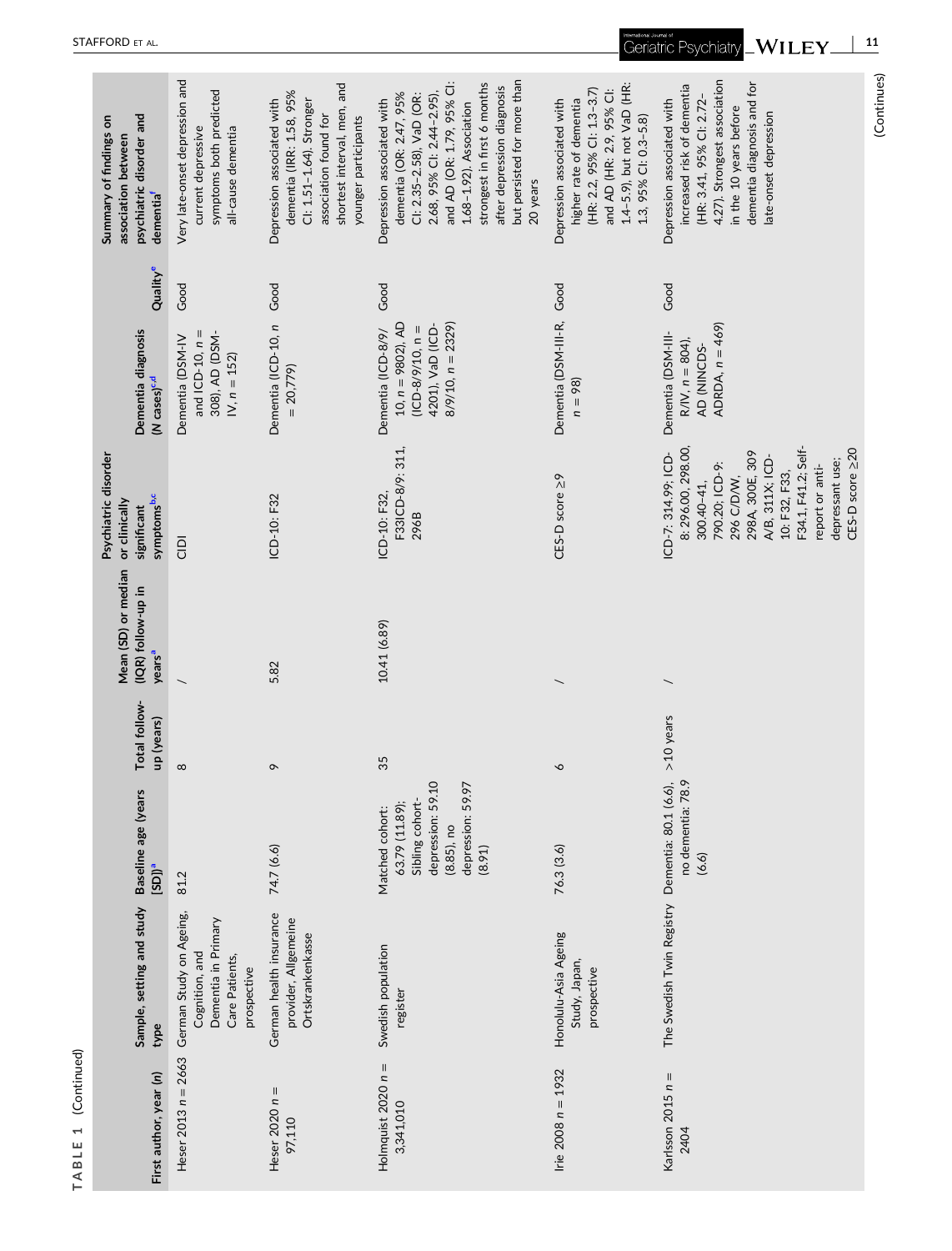| psychiatric disorder and<br>Summary of findings on<br>association between<br>dementia <sup>f</sup> | increased risk of dementia<br>(HR: 2.03, 95% Cl: 1.56-<br>Depression associated with<br>2.64)     | 95% Cl: 1.01-4.22), but not<br>Depression associated with all-<br>cause dementia (OR: 2.06,<br>3.03, 95% Cl: 0.86-10.64)<br>0.78-4.23) or VaD (OR:<br>AD (OR: 1.81, 95% CI: | function (HR: 1.28, 95% Cl:<br>during follow-up (HR: 1.82,<br>attenuation after adjusting<br>95% Cl: 1.13-2.95), with<br>higher rate of dementia<br>Depression associated with<br>for baseline cognitive<br>$0.78 - 2.08$ | symptoms (HR: 1.5, 95% Cl:<br>depression or diagnosed<br>Dementia associated with<br>$1.2 - 2.2$ ), but not self-<br>baseline depressive<br>reported treated<br>NDD | Baseline depression associated<br>late-life (age-at-onset ≥50<br>$1.16 - 1.84$ ), but not early-<br>onset $<$ 50 years) HR: 1.1,<br>years) (HR: 1.46, 95% Cl:<br>with dementia (HR: 1.71,<br>95% CI: 1.37-2.13), for<br>life depression (age-at-<br>95% CI: 0.83-1.47) |
|----------------------------------------------------------------------------------------------------|---------------------------------------------------------------------------------------------------|-----------------------------------------------------------------------------------------------------------------------------------------------------------------------------|---------------------------------------------------------------------------------------------------------------------------------------------------------------------------------------------------------------------------|---------------------------------------------------------------------------------------------------------------------------------------------------------------------|------------------------------------------------------------------------------------------------------------------------------------------------------------------------------------------------------------------------------------------------------------------------|
| Quality <sup>e</sup>                                                                               | Good                                                                                              | Fair                                                                                                                                                                        | pod                                                                                                                                                                                                                       | Poor                                                                                                                                                                |                                                                                                                                                                                                                                                                        |
| Dementia diagnosis<br>(N cases) <sup>c,d</sup>                                                     | Dementia (ICPC, $n =$<br>1680)                                                                    | $R/N, n = 37, AD$<br>ADRDA, $n = 26$ ),<br>Dementia (DSM-III-<br>AIREN, $n = 11$ )<br>VaD (NINDS-<br>(NINCDS-                                                               | dementia, and/or<br><b>IQCODE</b> score<br>$\geq$ 3.5, $n = 216$<br>(participant or<br>diagnosed<br>informant<br>physician<br>reported<br>Dementia                                                                        | Dementia (DSM-IV, n<br>ADRDA, $n = 180$ ),<br>AIREN, $n = 24$ )<br>VaD (NINDS-<br>$= 276$ , AD<br>(NINCDS-                                                          | Dementia (DSM-IV, n Good<br>658)                                                                                                                                                                                                                                       |
| Psychiatric disorder<br>symptoms <sup>b,c</sup><br>or clinically<br>significant                    | ICPC code: P76                                                                                    | quartile of SCL-<br>Scores in upper<br>90 (revised<br>version).                                                                                                             | CES-D score ≥4                                                                                                                                                                                                            | Self-reported lifetime<br>depression. MDD<br>(DSM-IV). CES-D<br>baseline score<br>≥22 (women),<br>$\geq$ 16 (men)<br>treated                                        | CES-D score ≥16;<br>self-reported<br>depression<br>history of                                                                                                                                                                                                          |
| Mean (SD) or median<br>(IQR) follow-up in<br>years <sup>a</sup>                                    |                                                                                                   |                                                                                                                                                                             |                                                                                                                                                                                                                           |                                                                                                                                                                     | 7.1                                                                                                                                                                                                                                                                    |
| Total follow-<br>up (years)                                                                        | 13                                                                                                | $\sigma$                                                                                                                                                                    | $\Omega$                                                                                                                                                                                                                  | 4                                                                                                                                                                   | 15                                                                                                                                                                                                                                                                     |
| Baseline age (years<br>$[SD]$ <sup>a</sup>                                                         | $65+$                                                                                             | 67.1 (7.3)                                                                                                                                                                  | $50+$                                                                                                                                                                                                                     | 74 (5.4)                                                                                                                                                            | Significant depressive<br>depression: 74.8<br>symptoms: 75.8<br>$(6.2)$ , No<br>(6.2)                                                                                                                                                                                  |
| Sample, setting and study<br>type                                                                  | The Dutch Registration of<br>Netherlands, register-<br>Family Practices,<br>Limburg, The<br>based | Netherlands,<br>prospective<br>Study, The                                                                                                                                   | English Longitudinal Study<br>of Ageing, prospective                                                                                                                                                                      | prospective                                                                                                                                                         | Adult Changes in Thought<br>Study, US, prospective                                                                                                                                                                                                                     |
| First author, year (n)                                                                             | Ш<br>$\overline{\phantom{a}}$<br>Köhler 2015<br>35,791                                            | Köhler 2011 n = 771 The Maastricht Ageing                                                                                                                                   | Kontari 2019 $n =$<br>4589                                                                                                                                                                                                | Lenoir 2011 n = 7989 The 3C Study, France,                                                                                                                          | $Li$ 2011 $n = 3410$                                                                                                                                                                                                                                                   |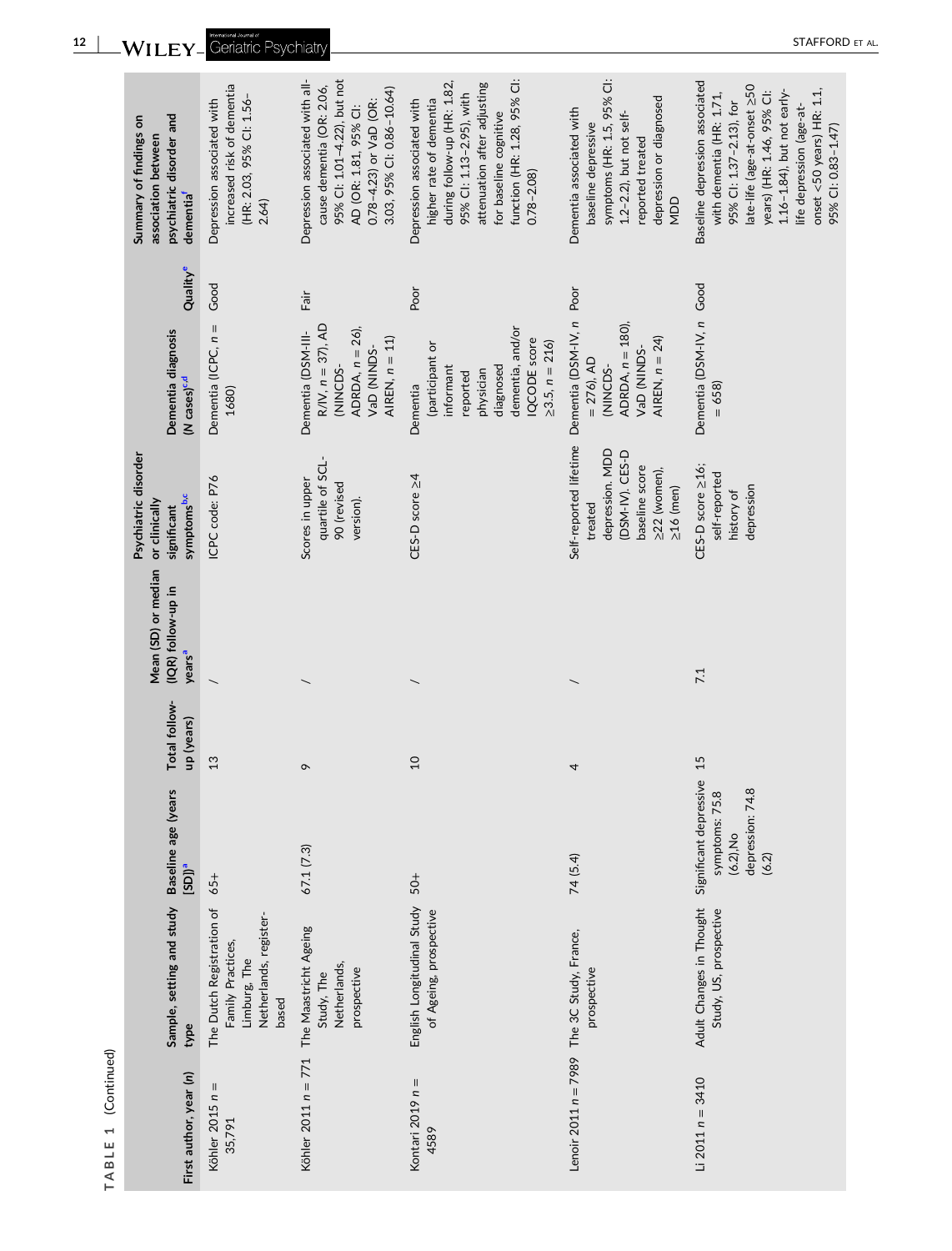| First author, year (n)     | Sample, setting and study<br>type                                                      | Baseline age (years<br>$[SD]$ <sup>a</sup>                     | Total follow-<br>up (years) | Mean (SD) or median<br>(IQR) follow-up in<br>years <sup>a</sup>                        | Psychiatric disorder<br>symptoms <sup>b,c</sup><br>or clinically<br>significant                                                                                   | Dementia diagnosis<br>(N cases) <sup>c,d</sup>                                                                     | Quality <sup>e</sup> | psychiatric disorder and<br>Summary of findings on<br>association between<br>dementia <sup>f</sup>                                                                                                                                                                              |
|----------------------------|----------------------------------------------------------------------------------------|----------------------------------------------------------------|-----------------------------|----------------------------------------------------------------------------------------|-------------------------------------------------------------------------------------------------------------------------------------------------------------------|--------------------------------------------------------------------------------------------------------------------|----------------------|---------------------------------------------------------------------------------------------------------------------------------------------------------------------------------------------------------------------------------------------------------------------------------|
| Lin 2017 $n = 49,955$      | NHIRD, Taiwan, register-<br>based                                                      | $\overline{\phi}$<br>Median: 39, IQR: 2<br>51                  | $\overline{c}$              | 7.22 (IQR: 6.01-<br>7.19 (IQR: 5.95-<br>Depression median:<br>8.48), control:<br>8.51) | ICD-9-CM: 296.2x-<br>296.3x, 300.4,<br>311.x                                                                                                                      | VaD (ICD-9-CM, $n =$<br>117)                                                                                       | Good                 | higher rate of VaD (HR: 3.1,<br>Depression associated with<br>95% CI: 2.13-4.52)                                                                                                                                                                                                |
|                            | Luppa 2013 n = 1265 Leipzig Longitudinal Study<br>of the Aged, Germany,<br>prospective | 81.5                                                           | ${}^{\circ}$                | 4.3 (2.4)                                                                              | MDD diagnosis in<br>CES-D score ≥23;<br>DSM-III-R                                                                                                                 | R/-IV and ICD-10<br>Dementia (DSM-III-<br>$n = 183$                                                                | Good                 | of dementia (HR: 2.75, 95%<br>associated with higher rate<br>Major depression diagnosis<br>$C: 1.01 - 7.5$                                                                                                                                                                      |
|                            | Mirza 2014 n = 4393 Rotterdam Study, The<br>Netherlands,<br>prospective                | 72.7 (7.3)                                                     | 13.7                        | 8.7(3.5)                                                                               | CES-D score ≥16                                                                                                                                                   | Dementia (DSM-III-R,<br>ADRDA, $n = 489$ )<br>$n = 582, AD$<br>(NINCDS-                                            | Good                 | 1.08, 95%Cl: 1.00-1.17) (0-<br>5 years HR: 1.13, 95%Cl:<br>intermediate (5-10 years<br>follow-up (>10 years HR:<br>1.29), but not long-term<br>0.83, 95%Cl: 0.66-1.04)<br>Depression associated with<br>HR: 1.14, 95%Cl: 1.01-<br>dementia in short (HR:<br>$1.01 - 1.27$ ) and |
| Richard 2013 $n =$<br>1483 | Ageing Project, US,<br>Inwood Columbia<br>Washington Heights-<br>prospective           | depression: 76.7<br>Depression: 77.7,<br>$(7.2)$ , No<br>(7.0) | 10.1                        | 5.4                                                                                    | CES-D score 24                                                                                                                                                    | Dementia (DSM-III-R, Good<br>ADRDA, $n = 164$ ),<br>AIREN, $n = 33$ )<br>VaD (NINDS-<br>$n = 207$ , AD<br>(NINCDS- |                      | Baseline depression associated<br>VaD (HR: 1.7, 95% CI: 0.5-<br>dementia (HR: 1.8, 95%Cl:<br>1.2-2.7), and AD (HR: 1.9,<br>95%Cl: 1.2-2.9), but not<br>with higher rate of<br>5.6)                                                                                              |
| Rolandi 2020 $n =$<br>1100 | Abbiategrasso (InveCe.<br>Ab), Italy, prospective<br>Brain ageing in                   | $70 - 74$                                                      | $\infty$                    | $\overline{ }$                                                                         | GDS score 28, (iv)<br>dysthymiaOR 3+:<br>DSM-IV-TR MDD or<br>depressed mood<br>treatment, (iii)<br>(i) depression<br>in last week.<br>depression<br>history, (ii) | Dementia (DSM-IV-<br>$TR, n = 111$                                                                                 | Poor                 | Depression not associated with<br>subsequent dementia (SHR:<br>0.99, 95% CI: 0.4-2.45)                                                                                                                                                                                          |

(Continues)

(Continues)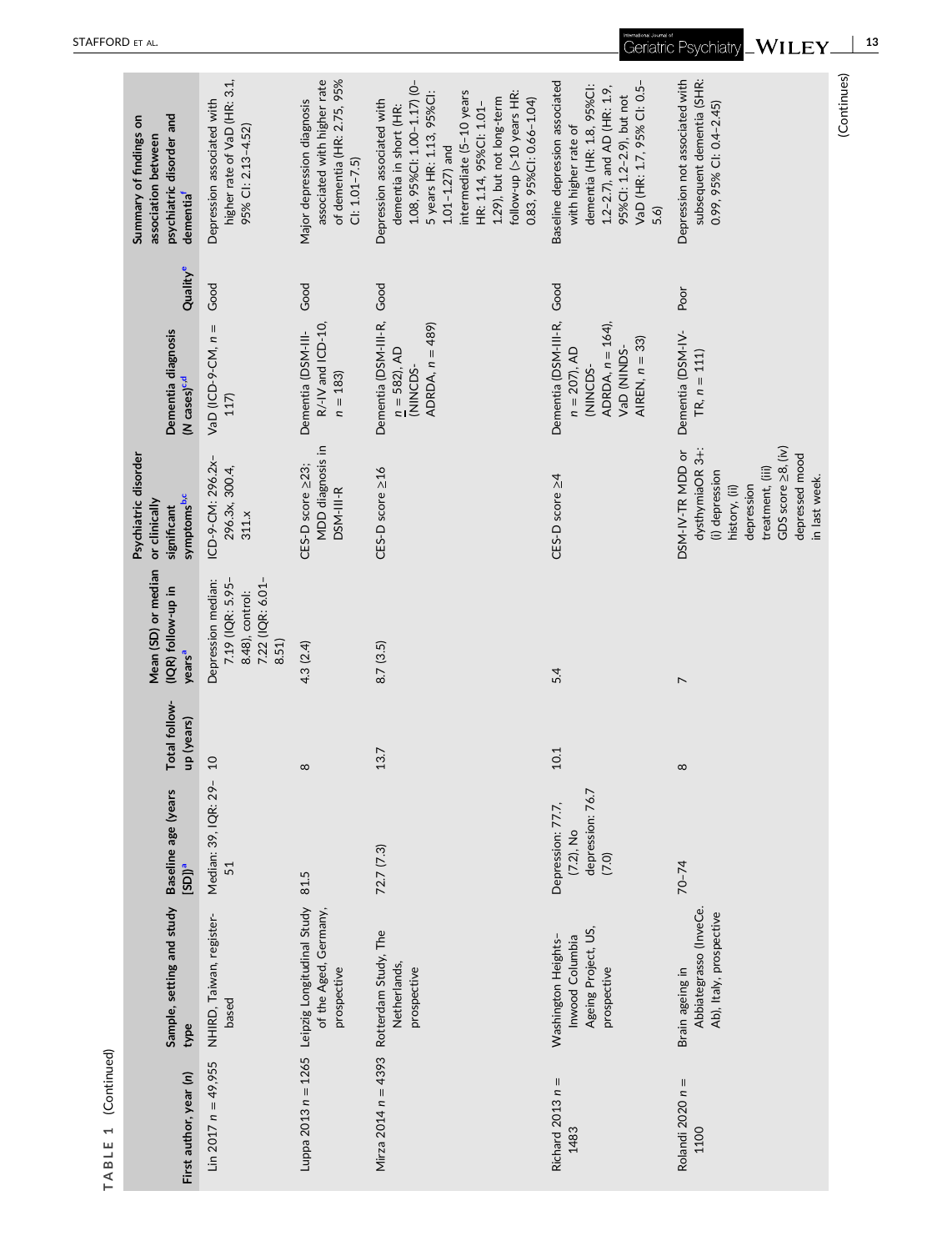| psychiatric disorder and<br>Summary of findings on<br>association between<br>dementia <sup>f</sup> | increased risk of dementia<br>(HR: 1.72, 95% Cl: 1.04-<br>2.84) and AD (HR: 1.76,<br>Depression associated with<br>95% CI: 1.03-3.01) | (mean follow-up 22 years)<br>but not early study phase<br>1.67, 95% Cl: 1.11-2.49,<br>depression in late (mean<br>(HR: 1.02, 95% CI: 0.72-<br>follow-up 11 years) (HR:<br>Dementia associated with<br>1.44 | increased risk of dementia<br>(OR: 3.15, 95% CI: 1.03-<br>Depression associated with<br>9.65) | increased risk of AD (HR:<br>2.21, 95% Cl: 1.57-3.31)<br>Depression associated with                                                                             | risk of dementia (HR: 2.64,<br>associated with increased<br>Late-onset depression<br>95% CI: 1.15-6.0) | depression (OR: 1.61, 95%<br>$1.37 - 6.16$ ) and follow-up<br>Cl: 1.26-2.05) associated<br>Baseline (OR: 2.91, 95% Cl:<br>with dementia |
|----------------------------------------------------------------------------------------------------|---------------------------------------------------------------------------------------------------------------------------------------|------------------------------------------------------------------------------------------------------------------------------------------------------------------------------------------------------------|-----------------------------------------------------------------------------------------------|-----------------------------------------------------------------------------------------------------------------------------------------------------------------|--------------------------------------------------------------------------------------------------------|-----------------------------------------------------------------------------------------------------------------------------------------|
| Qualitye                                                                                           | Good                                                                                                                                  | Good                                                                                                                                                                                                       | Poor                                                                                          | Good                                                                                                                                                            | Poor                                                                                                   |                                                                                                                                         |
| Dementia diagnosis<br>(N cases) <sup>c,d</sup>                                                     | Dementia (DSM-IV, n<br>$= 164$ )<br>AD (DSM-<br>$N, n = 136$                                                                          | Dementia (ICD-10, n<br>$= 322$                                                                                                                                                                             | Dementia (DSM-IV-<br>$R, n = 84$                                                              | AD (ICD-9-CM, $n =$<br>155)                                                                                                                                     | Dementia (DSM-IV, n<br>$= 52$ ), AD (DSM-<br>$N, n = 30$                                               | Dementia (DSM-IV, n Good<br>$= 71$                                                                                                      |
| Psychiatric disorder<br>symptoms <sup>b,c</sup><br>or clinically<br>significant                    | CES-D score ≥16                                                                                                                       | >5CES-D score<br>Questionnaire<br>General Health<br>(GHQ-30)<br>$\geq 16$                                                                                                                                  | GDS score ≥6                                                                                  | ICD-9-CM: 296.2x at<br>medication for 90<br>initial diagnosis.<br>months $+$ after<br>antidepressant<br>least 2x in 6<br>months and<br>days and 6<br>prescribed | DSM-IV diagnosis of<br>major depression                                                                | DSM-IV diagnosis of<br>depression                                                                                                       |
| Mean (SD) or median<br>(IQR) follow-up in<br>years <sup>a</sup>                                    | $\infty$                                                                                                                              | 1985: 26.6 (4.5)1991:<br>16.3 (2.7),2003:<br>21.7 (3.6)1997:<br>11.1(1.8)                                                                                                                                  |                                                                                               | 6.94(0.5)                                                                                                                                                       |                                                                                                        | Dementia: 3.82 (1.22)<br>no dementia: 3.24<br>(1.71)                                                                                    |
| Total follow-<br>up (years)                                                                        | 17                                                                                                                                    | 28                                                                                                                                                                                                         | 5                                                                                             | $\overline{ }$                                                                                                                                                  | 5                                                                                                      | $\overline{ }$                                                                                                                          |
| Baseline age (years<br>$[SD]$ <sup>a</sup>                                                         | 79(5)                                                                                                                                 | 5<br>1985-Depression:<br>depression: 45.<br>Depression: 60<br>depression: 61<br>44.5 (6), no<br>$(6)$ ; 2003-<br>$(6)$ , no<br>$\circ$                                                                     | 86.9 (2.1)                                                                                    | 71.55 (5.47)                                                                                                                                                    | 76.9 (5.5)                                                                                             | (3.7), no dementia<br>Dementia: 88.54<br>88.92 (4.35)                                                                                   |
| Sample, setting and study<br>type                                                                  | Study, US prospective<br>The Framingham Heart                                                                                         | Whitehall II, UK,<br>prospective                                                                                                                                                                           | Study of Osteoporotic<br>Fractures, US,<br>prospective                                        | NHIRD, Taiwan, register-<br>based                                                                                                                               | Estudio de Verona, Spain,<br>prospective                                                               | Sweden, prospective<br>The Umeå 85+/GERDA<br>Regional DAtabas),<br>(GErontologisk                                                       |
| First author, year (n)                                                                             | Saczynski 2010 $n =$<br>949                                                                                                           | Singh-Manoux 2017<br>$n = 10,308$                                                                                                                                                                          | Spira 2012 $n = 302$                                                                          | Tao $2019 n = 8880$                                                                                                                                             | Vilalta 2013 $n = 451$                                                                                 | Wallin 2013 $n = 212$                                                                                                                   |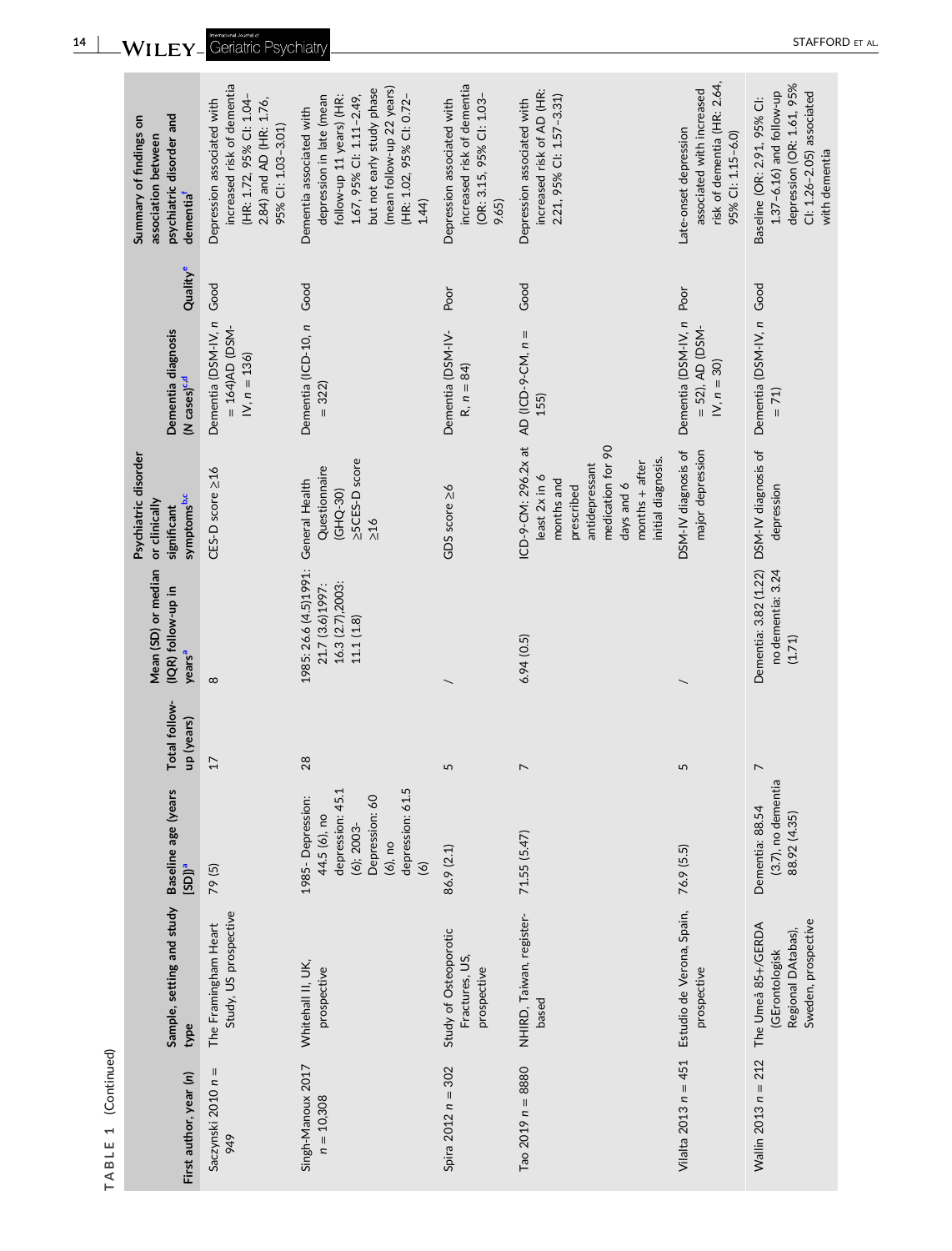| í. |
|----|
|    |
|    |
|    |

<span id="page-14-0"></span>

| First author, year (n) | Sample, setting and study Baseline age (years<br>type                                                         | $[SD]$ <sup>a</sup> | up (years)     | Mean (SD) or median or clinically<br>Total follow- (IQR) follow-up in<br>years <sup>a</sup> | Psychiatric disorder<br>symptoms <sup>b,c</sup><br>significant | Dementia diagnosis<br>(N cases) <sup>c,d</sup>                                             | Quality <sup>e</sup> | psychiatric disorder and<br>Summary of findings on<br>association between<br>dementia <sup>f</sup>                                                                                                                                                           |
|------------------------|---------------------------------------------------------------------------------------------------------------|---------------------|----------------|---------------------------------------------------------------------------------------------|----------------------------------------------------------------|--------------------------------------------------------------------------------------------|----------------------|--------------------------------------------------------------------------------------------------------------------------------------------------------------------------------------------------------------------------------------------------------------|
|                        | Wu 2020 n = 16,210 Survey of Health, Ageing<br>Europe (SHARE), 14<br>countries in Europe<br>and Retirement in | 70.13               | $\overline{0}$ | 7.98 (2.61)                                                                                 | Europe-depression<br>(EURO-D) scale<br>score $\geq 4$          | proxy-reported<br>(participant-or<br>$di$ agnosis, $n =$<br>physician<br>Dementia<br>1030) | Good                 | Late-life depression associated<br>response relationship found<br>below age 80 years. Dose-<br>severity and dementia risk<br>with dementia (SHR: 1.52,<br>although only in those<br>between depression<br>95% CI: 1.32-1.75),<br>( $p$ for trend < $0.001$ ) |
|                        | <sup>3</sup> Standard deviation (SD), interquartile range (IQR).                                              |                     |                |                                                                                             |                                                                |                                                                                            |                      |                                                                                                                                                                                                                                                              |

ပ္ပွဲ

Geriatric Depression Scale (GDS-15), Hospital Anxiety and Depression Scale (HADS), Spielberger State Trait Anxiety Inventory (STAI), State-Trait Personality Inventory (STPI), Symptom Checklist-90-Revised Geriatric Depression Scale (GDS‐15), Hospital Anxiety and Depression Scale (HADS), Spielberger State Trait Anxiety Inventory (STAI), State‐Trait Personality Inventory (STPI), Symptom Checklist‐90‐Revised <sup>b</sup>Anxiety and Depression Index (ADI-4), Center for Epidemiologic Studies-Depression (CES-D), Composite International Diagnostic Interview (CIDI), Comprehensive Psychopathological Rating Scale (CPRS), bAnxiety and Depression Index (ADI‐4), Center for Epidemiologic Studies‐Depression (CES‐D), Composite International Diagnostic Interview (CIDI), Comprehensive Psychopathological Rating Scale (CPRS), (SCL‐90).

<sup>c</sup>International Classification of Health Problems in Primary Care (ICPC), The Geriatric Mental State - Automated Geriatric Examination for Computer Assisted Taxonomy (GMS-AGECAT), Cambridge Diagnostic cInternational Classification of Health Problems in Primary Care (ICPC), The Geriatric Mental State ‐ Automated Geriatric Examination for Computer Assisted Taxonomy (GMS‐AGECAT), Cambridge Diagnostic Examination for the Elderly (CAMDEX). Examination for the Elderly (CAMDEX).

<sup>d</sup>Alzheimer's disease (AD), Vascular dementia (VaD). dAlzheimer's disease (AD), Vascular dementia (VaD).

<sup>e</sup>Newcastle-Ottawa Scale for cohort studies. eNewcastle‐Ottawa Scale for cohort studies.

'Hazard ratio (HR), incidence rate ratio (IRR), odds ratio (OR), subdistribution hazard ratio (SHR). fHazard ratio (HR), incidence rate ratio (IRR), odds ratio (OR), subdistribution hazard ratio (SHR).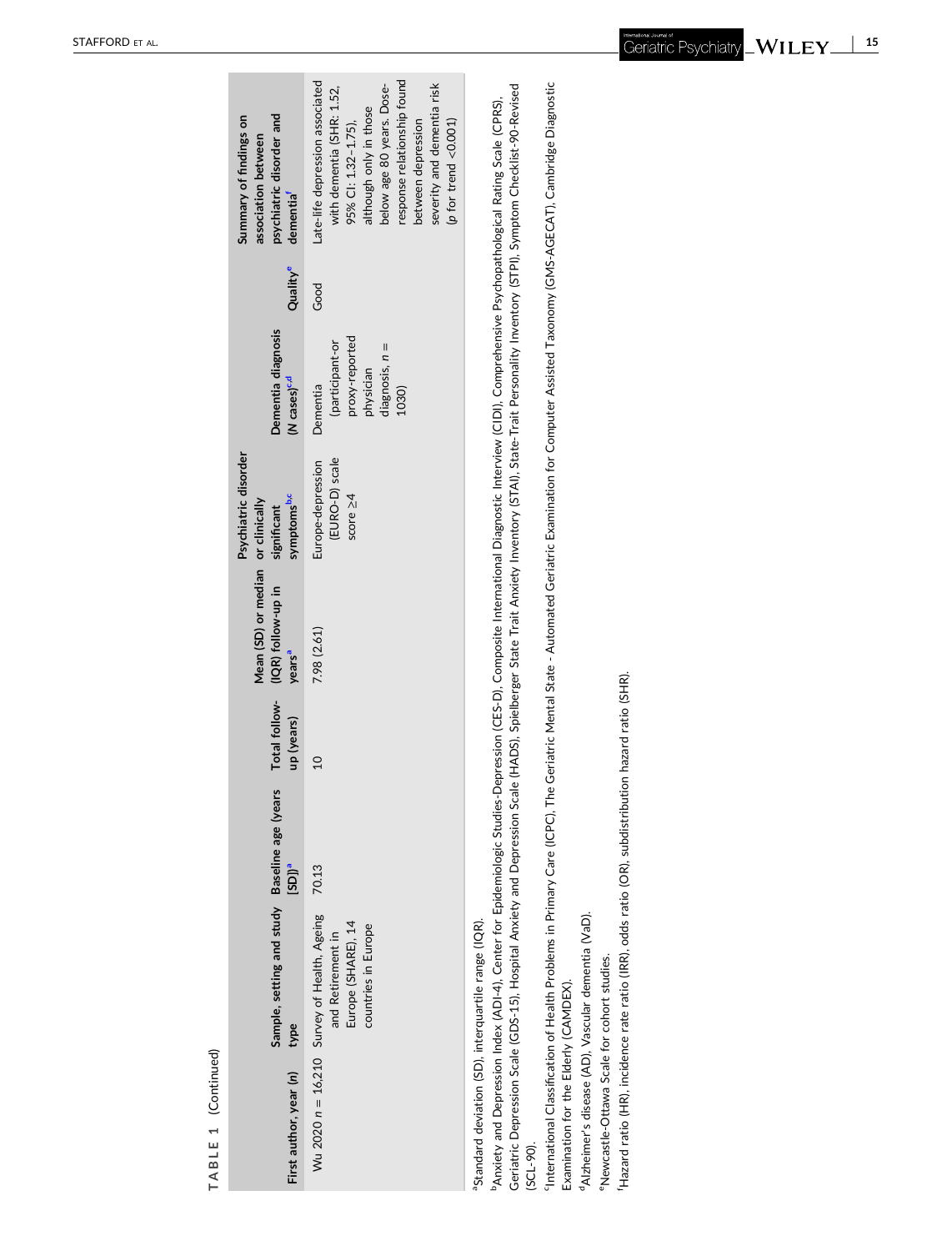<span id="page-15-0"></span>

**FIGURE 2** Forest plot—longitudinal associations between depression, anxiety, non‐affective psychotic disorders and subsequent dementia

In a register-based study from Taiwan which adjusted for comorbid alcohol and substance‐related disorders, the strongest association between depression and dementia was found in difficult‐to‐treat patients who had failed to respond to at least two antidepressant trials (HR: 5.19, 95% CI: 2.56–10.52), with a less pronounced association in those with no antidepressant prescription (HR: 2.37, 95% CI: 1.87– 3.01).<sup>40</sup> A cohort study in Western Australia found that the association between depression and dementia did not vary by anti-depressant medication use,<sup>[35](#page-20-0)</sup> whereas a study conducted in Spain found that untreated depression, but not depression treated with anti-depressants, was associated with increased risk of AD, although associations attenuated in both groups after adjustment for confounders.<sup>[37](#page-20-0)</sup> Associations between depression and dementia remained presentin studies which conducted competing risks regression to account for differing patterns of mortality between groups.<sup>[35,37,38](#page-20-0)</sup>

#### **3.4** <sup>|</sup> **Anxiety**

We identified seven longitudinal studies conducted in Europe examining associations between anxiety and subsequent dementia (Table [1\)](#page-4-0). In six prospective cohort studies, anxiety was assessed via

questionnaires or self‐report measures, while a Finnish register‐ based study used ICD-8 diagnoses.<sup>[33](#page-20-0)</sup> Sample sizes ranged from 1082<sup>41</sup> to 55,896,<sup>[33](#page-20-0)</sup> and study quality was good ( $n = 5$ ) or poor  $(n = 2)$ . Mean follow-up time was between  $4.4^{42}$  $4.4^{42}$  $4.4^{42}$  to 19.4 years,  $33$  and four of seven studies had follow‐up periods longer than 10 years[.7,33,41,43](#page-19-0)

Findings were mixed, with four studies finding an association between anxiety and dementia. Associations were observed in a Swedish cohort study with a mean time of 14.7 years to dementia (HR: 1.48, 95% CI: 1.01-2.18), $41$  and in the Caerphilly Prospective Study, with a mean follow‐up of 17.3 years (OR: 2.89, 95% CI: 1.27– 6.54), $43$  including after adjusting for depression. Petkus et al. found that anxiety, but not depression, showed an independent association with dementia.<sup>41</sup> An association was found between anxiety and dementia in the Three‐City Study in France (HR: 1.26, 95% CI: 1.01– 1.57), although this attenuated to the null after adjusting for depression symptoms (HR: 1.04, 95% CI: 0.81-1.32).<sup>[44](#page-20-0)</sup> In a prospective cohort study in Spain which incorporated mortality as a competing risk and adjusted for depression, clinically‐significant anxiety (SHR: 3.9, 95% CI: 1.59–9.6), but not subthreshold anxiety (SHR: 1.19, 95% CI: 0.75–1.88), was associated with AD over 4.5 years  $42$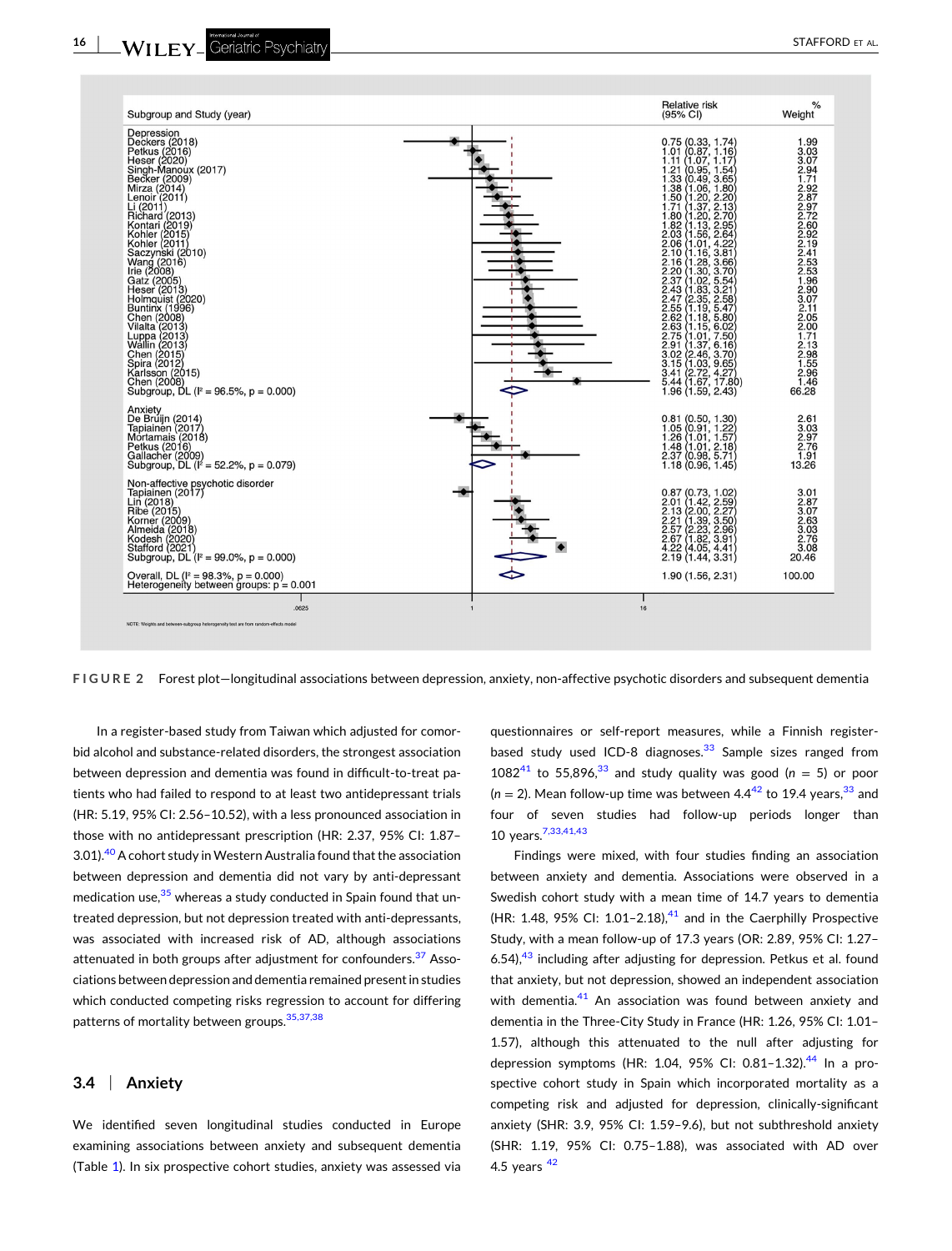<span id="page-16-0"></span>**TABLE 2** Association between depression and all‐cause dementia: stratified analyses and meta‐regression

| Analysis                | N estimates | Pooled RR (95% CI)  | Heterogeneity (I2) | Meta-regression RR (95% CI) |
|-------------------------|-------------|---------------------|--------------------|-----------------------------|
| All-cause dementia      | 27          | 1.96 (1.59-2.43)    | 96.5%              | $\overline{\phantom{a}}$    |
| Dementia subtype        |             |                     |                    |                             |
| AD                      | 13          | $1.9(1.52 - 2.38)$  | 85.5%              |                             |
| VaD                     | 6           | $2.71(2.48-2.97)$   | 0%                 |                             |
| Sex                     |             |                     |                    | $0.88$ $(0.57 - 1.36)$      |
| Male                    | 5           | $2.15(1.7-2.71)$    | 86.8%              |                             |
| Female                  | 5           | 1.92 (1.34-2.75)    | 97.7%              |                             |
| Age-at-onset            |             |                     |                    | $1.65(0.81 - 3.37)$         |
| Late-onset              | 5           | $1.92(1.13-3.24)$   | 87.8%              |                             |
| Early or mid-life onset | 6           | $1.17(0.8 - 1.73)$  | 54.6%              |                             |
| Follow-up               |             |                     |                    |                             |
| 1-8 years (reference)   | 11          | $2.15(1.81 - 2.55)$ | 7.3%               |                             |
| $9-14$ years            | 10          | 1.98 (1.36-2.89)    | 95.5%              | $0.85(0.57 - 1.26)$         |
| $>15$ years             | 6           | 1.46 (0.94-2.28)    | 97.1%              | $0.64(0.42 - 0.99)$         |
| Quality                 |             |                     |                    | $0.85(0.57 - 1.28)$         |
| Fair or good            | 18          | $1.87(1.45 - 2.41)$ | 97.7%              |                             |
| Poor                    | 9           | $1.95(1.56 - 2.45)$ | 8.4%               |                             |
| Study type              |             |                     |                    | $1.10(0.76 - 1.61)$         |

Abbreviations: CI, confidence intervals. RR, relative risk

Conversely, a prospective cohort study in the Netherlands with 18 years of follow-up, $\frac{7}{7}$  $\frac{7}{7}$  $\frac{7}{7}$  and a Finnish register-based study with up to 33 years of follow‐up, found no association between anxiety and dementia regardless of the interval between diagnoses.<sup>[33](#page-20-0)</sup> A Spanish cohort study with 4.5 years of follow‐up found an association between anxiety and VaD among men approaching significance (SHR: 2.61, 95% CI: 0.88–7.74), but not among women (SHR: 0.7, 95% CI: 0.25–1.99) using Fine and Grey competing risks regression and after adjustment for depression. $45$  We identified five prospective cohort studies, conducted in the Netherlands, Wales, France and Sweden, providing comparable estimates which could be pooled in a metaanalysis. Sample sizes ranged from  $1,082^{41}$  $1,082^{41}$  $1,082^{41}$  to 55,896 $33$  and followup periods were between  $10^{44}$  $10^{44}$  $10^{44}$  and [33](#page-20-0) years.<sup>33</sup> All studies were assessed as good quality. We found a pooled RR of 1.18 (95% CI: 0.96–1.45;  $I^2 = 52.2\%$ ) for the association between anxiety and subsequent dementia (Figure [2](#page-15-0)).

Register-based 6 6 2.10 (1.32–3.33) 99.2% Prospective cohort 21 1.90 (1.53–2.36) 83%

#### **3.5** <sup>|</sup> **PTSD**

We identified three population-based cohort studies examining associations between PTSD and all-cause dementia in the Unites States, Denmark and Taiwan (Table [1](#page-4-0)). ICD-9/10 diagnoses of PTSD and dementia were obtained from medical records. Sample sizes

ranged from 8750 $46$  to 499,844, $47$  and total follow up periods were  $11<sup>46</sup> 13<sup>47</sup>$  $11<sup>46</sup> 13<sup>47</sup>$  $11<sup>46</sup> 13<sup>47</sup>$  and 17 years,  $<sup>48</sup>$  respectively. Although it was not possible</sup> to conduct quantitative synthesis due to an insufficient number of citations, all identified studies observed associations between PTSD and dementia (HR: 1.70 [95% CI: 1.45–2.00], HR: 2 [95% CI:1.3– 3.2],<sup>[48](#page-20-0)</sup> HR: 4.37 [95% CI: 2.53-7.55]).<sup>[46](#page-20-0)</sup>

In routine data from California, the association was found in both men (HR: 1.96, 95% CI: 1.51–2.55) and women (HR: 1.59, 95% CI: 1.3–1.95), with a more pronounced association among those with comorbid depression. $47$  In register data from Taiwan, associations were found in women (HR: 4.8, 95% CI: 2.52–9.12) and men (HR: 3.33, 95% CI:  $1.22 - 9.06$ ).<sup>[46](#page-20-0)</sup> A dose-response relationship was found between dementia and PTSD severity, indexed by frequency of visits to psychiatric clinics per year for PTSD (<5 visits HR: 2.81, 95% CI: 1.5–5.25; >10 visits HR: 18.13, 95% CI: 9.13–36.00).<sup>[46](#page-20-0)</sup> Associations remained present after adjusting for depression, and two studies found that the relationship between PTSD and dementia was stron-ger among those with comorbid depression.<sup>[46,47](#page-20-0)</sup>

## **3.6** <sup>|</sup> **Bipolar disorder**

We identified five studies examining associations between bipolar disorder and dementia (Table [1](#page-4-0)). Two studies ascertained diagnoses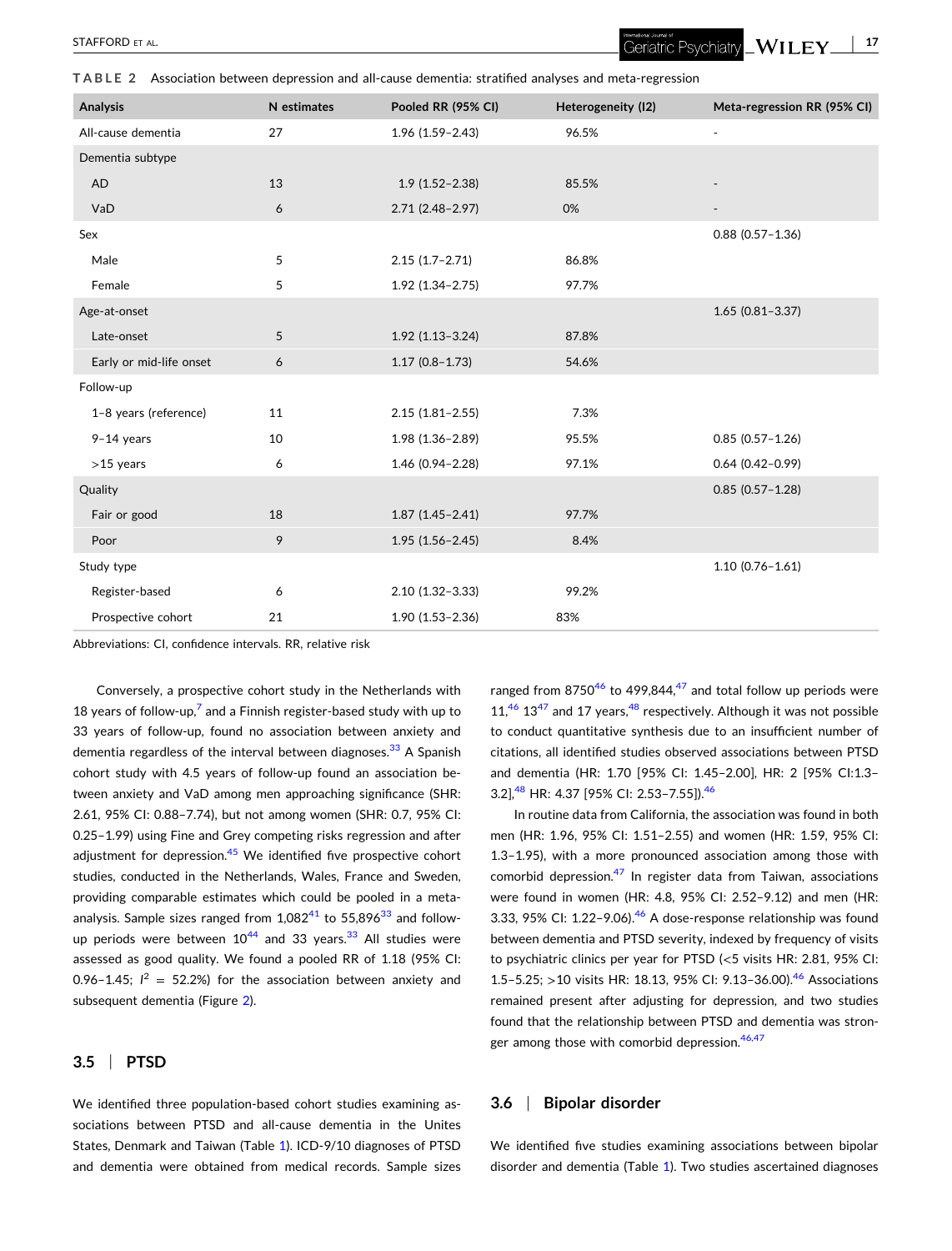from the Western Australian Data Linkage System, <sup>[49,50](#page-20-0)</sup> and three used register data from Taiwan.<sup>[51–53](#page-20-0)</sup> Sample sizes ranged from  $4582^{51}$  $4582^{51}$  $4582^{51}$  to 102,675, $52$  and follow-up periods were between  $9<sup>53</sup>$  $9<sup>53</sup>$  $9<sup>53</sup>$  and 17.6 years.<sup>49</sup> All studies were assessed as good quality. Given several studies used the same datasets, it was not possible to pool estimates. Nonetheless, there was consistent evidence of associations between bipolar disorder and dementia. In register data from Taiwan, a strong association was found between bipolar disorder and dementia in men (OR: 4.01, 95% CI: 2.[53](#page-20-0)-6.35) and women (OR: 4.55, 95% CI: 3.07-6.73).<sup>53</sup> In a cohort in Western Australia, dementia was associated with late‐onset (≥60 years HR: 2.99, 95% CI: 2.17–4.12) and younger‐onset bipolar disorder in men (<60 years HR: 2.31, 95% CI: 1.77-3.01),<sup>49</sup> and with recent (<5 years HR: 3.23, 95% CI: 2.03–5.14) and long‐standing bipolar disorder ( $\geq$ 15 years HR: 3.09, 95% CI: 2.16–4.43).<sup>[50](#page-20-0)</sup> Compared to those with bipolar disorder with no psychiatric admissions, the rate of dementia increased by 2.4‐fold in those with 1‐2 psychiatric admissions per year (95% CI: 1.85–3.11) versus 5.72-fold for those with  $>2$ admissions (95% CI: 4.8–6.81),<sup>52</sup> suggesting that the association may vary by severity. Associations between bipolar disorder and dementia were consistent in studies using Fine and Grey models to examine the competing risk of mortality,  $50,52$  and remained present in studies which adjusted for alcohol and substance-related disorders.<sup>49-51,53</sup>

#### **3.7** <sup>|</sup> **Psychotic disorders**

Nine studies conducted in Australia, Asia, Europe and North America reported associations between psychotic disorders and dementia (Table [1\)](#page-4-0). Sample sizes ranged from  $12,616^{54}$  $12,616^{54}$  $12,616^{54}$  to 8,011,773,<sup>[22](#page-19-0)</sup> and follow-up periods were between  $4^{55}$  to [33](#page-20-0) years.<sup>33</sup> Studies were good (*n* = 8) or poor (*n* = 1) quality. ICD‐8‐10 diagnoses were obtained from medical records. Seven studies, conducted in Australia, Israel, Taiwan, Denmark, Sweden, and Finland, provided comparable estimates to pool in a meta‐analysis, demonstrating an association between psychotic disorders and dementia (pooled RR: 2.19, 95% CI: 1.44–3.31; *I* <sup>2</sup> = 99%; Figure [2](#page-15-0)). Two further studies, which could not be pooled in the metaanalysis due to a lack of comparable data, also found associations between psychotic disorders and dementia. Using routine data from the United States, Stroup et al. found that schizophrenia was associated with incident dementia across a wide range of ages, $22$  and Kessing et al.<sup>[56](#page-20-0)</sup> found an association between schizophrenia and dementia in Danish register data (SMR: 14.7, 95% CI: 9.1–22.4).

All four of the studies focussed specifically on very late‐onset schizophrenia‐like psychosis (VLOSLP) observed associations with dementia,  $20,54,55,57$  with HRs ranging from 2.21 (95% CI: 1.39-3.5)<sup>54</sup> in Danish register data to 4.22 (95% CI: 4.05–4.41) in Swedish reg-ister data.<sup>[20](#page-19-0)</sup> In a Western Australian cohort, the association between psychotic disorders and dementia was stronger with a shorter duration of psychosis (<5 years HR: 4.25, 95% CI: 2.71–6.67;  $≥$ 10 years HR: 2.42, 95% CI: 2.10−2.8).<sup>[57](#page-20-0)</sup> Similarly, in Swedish register data the association between psychotic disorders and dementia was strongest in the first year following VLOSLP diagnosis and attenuated over time, despite remaining present for up to 20 years of

follow-up.<sup>20</sup> Patterns of association between psychotic disorders and dementia remained consistent in studies which used competing risks regression to examine whether findings could be explained by differing patterns of mortality between groups.  $20,54,55,57$ 

# **3.8** <sup>|</sup> **PAFs**

Using pooled RRs obtained in this review and prevalence estimates of psychiatric disorders from the APMS, we estimated PAFs, indicating the proportion of dementia cases theoretically preventable through elimination of psychiatric disorders in the population, assuming associations were causal: depression: 3.1%, anxiety: 1.1%, and psychotic disorders: 0.8% (Table 3).

# **4** <sup>|</sup> **DISCUSSION**

# **4.1** <sup>|</sup> **Summary of findings and comparison with previous literature**

We found that depression, PTSD, bipolar disorder and psychotic disorders were associated with increased risk of subsequent all‐cause dementia. Building on previous meta-analyses,  $3,4$  we focused only on longitudinal, population‐based studies and clinically‐significant psychiatric symptoms or diagnoses. Findings were similar in studies which took mortality into account as a competing risk, increasing confidence that the results were not attributable to selective attrition. Associations between depression and dementia were stronger in studies with shorter follow-up periods, where the interval between diagnoses was shorter, and for severe and late‐onset depression, suggesting that the association may at least partly reflect reverse causation. Few studies examined the role of psychiatric comorbidities, although there was some evidence that comorbid depression was associated with increased risk of dementia in PTSD.<sup>46,47</sup>

Importantly, most identified studies focused on depression, whereas the evidence-base was considerably weaker for other psychiatric disorders, limiting the possibility for quantitative synthesis. Nonetheless, we found that psychotic disorders were associated with increased risk of dementia, with narrative evidence of a stronger association when the interval between diagnoses was shorter. In

|  |  |  |  | TABLE 3 Population attributable fractions (PAF) |  |  |
|--|--|--|--|-------------------------------------------------|--|--|
|--|--|--|--|-------------------------------------------------|--|--|

| Psychiatric disorder | Prevalence (%) <sup>a</sup> | <b>RR</b> | <b>PAF</b> |
|----------------------|-----------------------------|-----------|------------|
| Depression           | 3.3                         | 1.96      | 3.07       |
| Anxiety              | 5.9                         | 1.18      | 1.05       |
| Psychotic disorder   | 0.7                         | 219       | 0.83       |

Abbreviations: PAF, population attributable fraction, RR, relative risk; <sup>a</sup>Prevalence estimates obtained from the Adult Psychiatric Morbidity Survey.

<sup>b</sup>RRs obtained from pooled estimates in systematic review.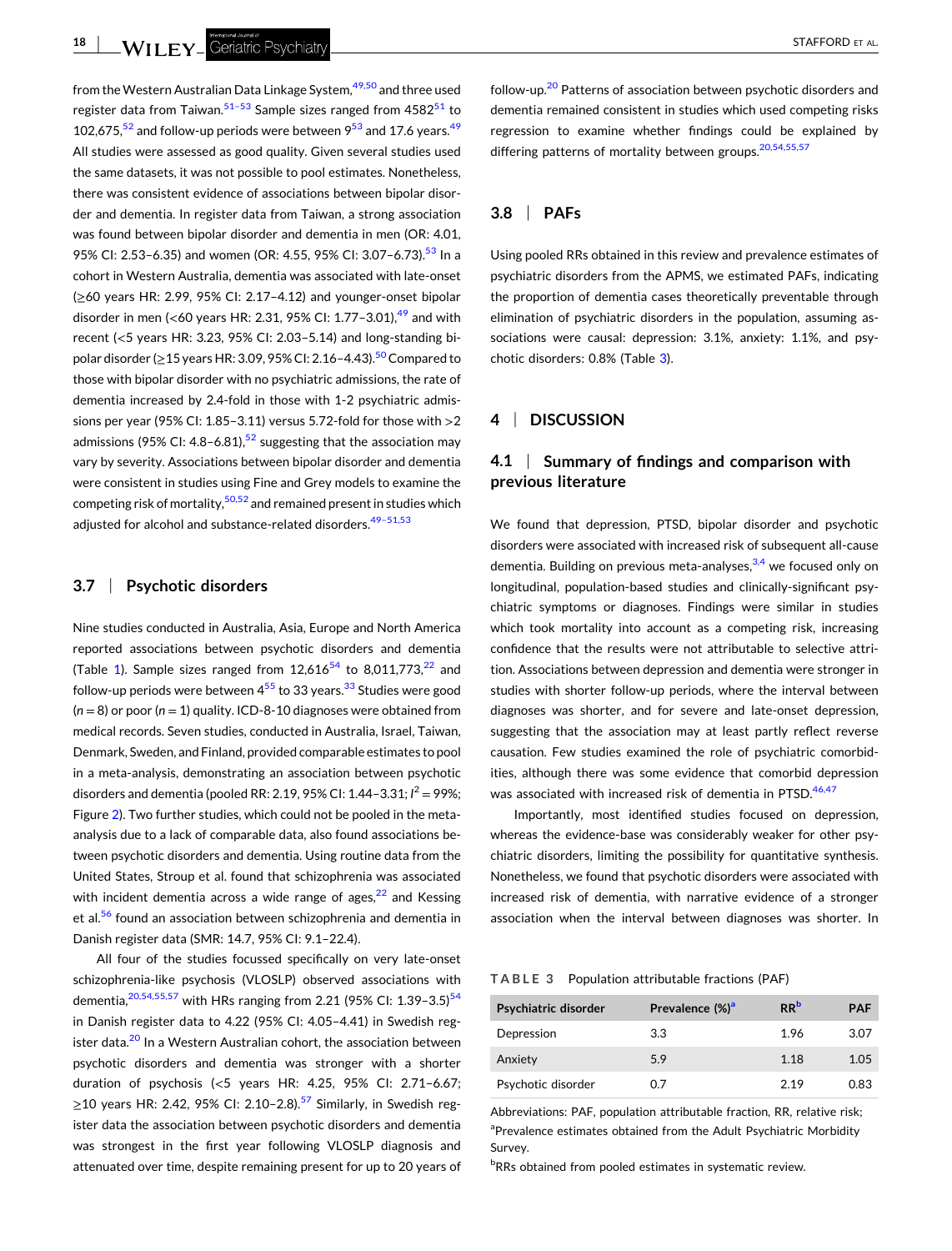contrast, we did not observe an overall association between anxiety and dementia. This corresponds with a previous meta‐analysis which did not find a clear association in analyses including only adjusted estimates (pooled RR: 1.68, 95% CI: 0.9[4](#page-19-0)-3.02).<sup>4</sup> However, the review included studies with unrepresentative samples and participants with MCI at baseline, and all except one study had follow‐up periods shorter than 3.8 years. Our finding of an association between PTSD and dementia corresponds with results from a previous review (HR: 1.61, 95% CI:  $1.43-1.81$  $1.43-1.81$  $1.43-1.81$ <sup>8</sup> while another review did not find evidence of a significant pooled association (OR: 2.55, 95% CI: 0.43-15.12).<sup>9</sup> In contrast, our review only included studies focused on the general population, rather than veteran or clinical samples.

#### **4.2** <sup>|</sup> **Strengths and limitations**

Strengths include pre‐registration, carefully defined eligibility criteria to reduce selection bias, and a comprehensive search strategy. In contrast to previous reviews, we focused on longitudinal, population‐ based epidemiological studies, and clinically significant psychiatric symptoms or diagnoses. We also note several limitations. Our strict eligibility criteria resulted in relatively few citations, limiting our ability to conduct quantitative syntheses and subgroup analyses. In addition, our focus on clinical psychiatric diagnoses may have favoured retrospective studies of routine data and resulted in exclusion of prospective cohort studies. In addition, retrospective studies tend to have larger sample sizes and therefore often receive larger weights in meta‐ analyses. This may have influenced results in that retrospective studies tend to have longer follow‐up periods and may be more prone to biases such as exposure and outcome misclassification and residual confounding. Nonetheless, subgroup analyses for depression did not indicate significant differences in the association between depression and dementia for prospective versus retrospective studies, although it was not possible to examine these differences for other psychiatric diagnoses due to the small number of identified studies. Given high levels of heterogeneity between estimates, pooled estimates should be interpreted cautiously and alongside narrative synthesis. Heterogeneity was lower for AD and VaD outcomes, indicating more consistent effect sizes compared with the all‐cause dementia outcome, where higher heterogeneity could partly reflect differing proportions of AD and VaD across different samples. Limiting our search to English language papers could have led to exclusion of relevant papers in other languages. Only half of included studies had follow‐up periods longer than 10 years, although our pre‐planned subgroup analyses allowed us to consider the effect of this limitation. Further, most studies did not report mean follow‐up time, or interval between diagnoses, limiting our ability to examine temporal relationships.

Associations between psychiatric disorders and dementia are compatible with several explanations. First, psychiatric disorders are

associated with poor cardiovascular health $58-60$  and negative health behaviours,  $61-63$  which could, in turn, increase risk for dementia.  $64-66$ Systemic inflammation and cerebrovascular disorder have been implicated in the pathophysiology of dementia $67,68$  and psychiatric disorders,  $69,70$  and has been suggested as a candidate pathway in explaining these relationships.<sup>[71](#page-21-0)</sup> Associations could be driven by cognitive reserve, $72$  as some individuals with psychiatric disorders could have lower levels of baseline cognitive functioning and may therefore require less neuropathology before meeting clinical thresholds for dementia diagnosis.<sup>[73](#page-21-0)</sup> Psychiatric disorders are asso-ciated with high levels of stress<sup>[74,75](#page-21-0)</sup> and it is possible that related neurobiological pathways, including hypothalamic‐pituitary‐adrenal axis dysfunction, could increase risk of dementia. $76,77$  This is an important area for future research, given that few studies have directly tested these potential mechanisms.

Conversely, it is possible that, rather than risk factors, psychiatric symptoms could represent early manifestations of AD neuropathology, which begins to accumulate in the brain over several decades before cognitive and functional decline are apparent. $11$ Correspondingly, we found stronger associations between dementia and depression in studies with shorter follow‐up periods, and for late-onset depression. Another potential explanation is that people with psychiatric disorders have more contact with clinical services,  $78$ allowing easier detection of dementia, whereas missed or delayed diagnoses may be more likely in those without psychiatric illness. However, our exclusion of clinical samples reduced the likelihood of this measurement error affecting our results.

Our findings demonstrate that patients with psychiatric disorders are at increased risk for dementia, highlighting the importance of ongoing monitoring for functional and cognitive decline in these groups. Importantly, our results demonstrate a need for further high‐ quality longitudinal evidence, particularly regarding anxiety, PTSD and bipolar disorder, where evidence was sparse or mixed. Further, studies examining patterns of association over time are required to establish whether associations are present up to 20–30 years before dementia, where bias due to preclinical neurodegeneration is small, or only emerge close to dementia diagnosis, consistent with reverse causation. Studies should also investigate the effect of treatment of psychiatric disorders on dementia risk, given the potential implications for clinical practice and public health. In addition, further research is needed to examine the role of psychiatric comorbidities, which are pervasive and were found to be associated with increased risk of dementia in PTSD. Establishing whether psychiatric disorders are causal risk factors for dementia would have important implications for dementia prevention and treatment and management of psychiatric disorders in mid‐ and late‐life.

#### **ACKNOWLEDGEMENTS**

James B. Kirkbride was supported by a Sir Henry Dale Fellowship (Wellcome Trust/Royal Society grant number: 101272/Z/13/Z); Andrew Sommerlad was supported by the UCL/Wellcome Trust Institutional Strategic Support Fund (grant number: 204841/Z/16/Z), Andrew Sommerlad and Jean Stafford were supported by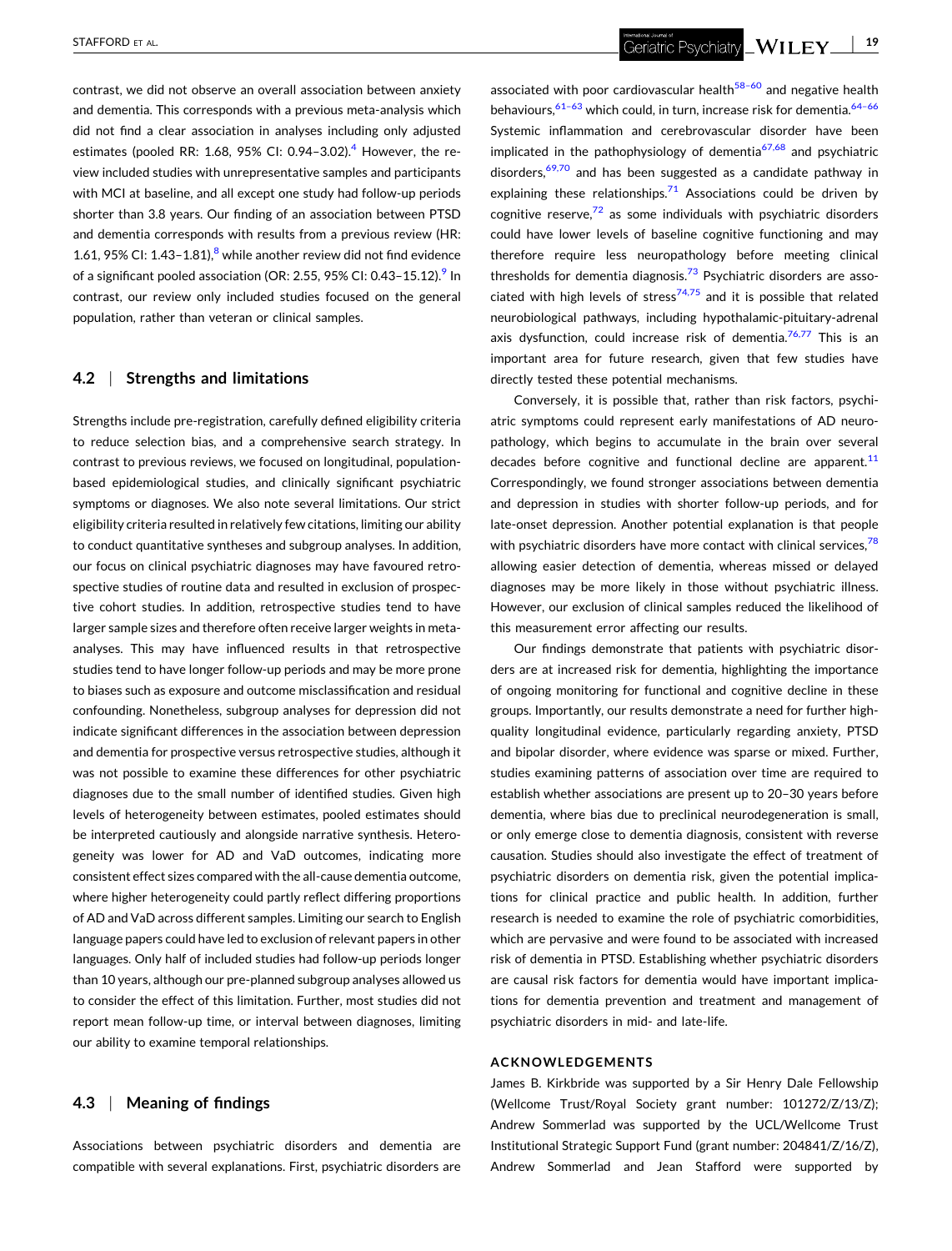<span id="page-19-0"></span>**20** - STAFFORD ET AL.

Postdoctoral Bridging Fellowships from the National Institute for Health Research, University College London Hospital, Biomedical Research Centre; Jean Stafford/Andrew Sommerlad/James B. Kirkbride/Robert Howard were supported by the National Institute for Health Research, University College London Hospital, Biomedical Research Centre. Sponsors did not contribute to study design, data analysis, interpretation of data, writing of the report, or the decision to submit the article for publication.

#### **CONFLICT OF INTEREST**

None.

#### **DATA AVAILABILITY STATEMENT**

The data that support the findings of this study are available from the corresponding author upon reasonable request.

#### **ORCID**

*Jean Stafford* <https://orcid.org/0000-0002-0144-9200> *Andrew Sommerlad* <https://orcid.org/0000-0002-8895-7055> *James B. Kirkbride* <https://orcid.org/0000-0003-3401-0824> *Robert Howard* <https://orcid.org/0000-0002-3071-2338>

#### **REFERENCES**

- 1. Zilkens RR, Bruce DG, Duke J, Spilsbury K, Semmens JB. Severe psychiatric disorders in mid‐life and risk of dementia in late‐life (age 65–84): a population based case‐control study. *Curr Alzheimer Res*. 2014;11:681‐693.
- 2. Cai L, Huang J. Schizophrenia and risk of dementia: a meta-analysis study. *Neuropsychiatric Dis Treat*. 2018;14:2047‐2055. [https://doi.](https://doi.org/10.2147/NDT.S172933) [org/10.2147/NDT.S172933](https://doi.org/10.2147/NDT.S172933)
- 3. Diniz BS, Butters MA, Albert SM, Dew MA, Reynolds CF, 3rd. Late‐ life depression and risk of vascular dementia and Alzheimer's disease: systematic review and meta‐analysis of community‐based cohort studies. *Br J Psychiatry*. 2013;202(5):329‐335. [https://doi.](https://doi.org/10.1192/bjp.bp.112.118307) [org/10.1192/bjp.bp.112.118307](https://doi.org/10.1192/bjp.bp.112.118307)
- 4. Gulpers B, Ramakers I, Hamel R, Köhler S, Voshaar RO, Verhey F. Anxiety as a predictor for cognitive decline and dementia: a systematic review and meta‐analysis. *Am J Geriatric Psychiatry*. 2016;24(10):823‐842. <https://doi.org/10.1016/j.jagp.2016.05.015>
- 5. Livingston G, Huntley J, Sommerlad A, et al. The Lancet commissions dementia prevention, intervention, and care: 2020 report of the Lancet commission. *The Lancet*. Published online. 2020;396:413‐446. [https://doi.org/10.1016/S0140](https://doi.org/10.1016/S0140-6736(20)30367-6)‐6736(20)30367‐6
- 6. Becker E, Orellana Rios CL, Lahmann C, Rücker G, Bauer J, Boeker M. Anxiety as a risk factor of Alzheimer's disease and vascular dementia. *Br J Psychiatry*. 2018;213(5):654‐660. [https://doi.org/10.](https://doi.org/10.1192/bjp.2018.173) [1192/bjp.2018.173](https://doi.org/10.1192/bjp.2018.173)
- 7. De Bruijn R, Direk N, Mirza SS, et al. Anxiety is not associated with the risk of dementia or cognitive decline: the Rotterdam study. *Am J Geriatric Psychiatry*. 2014;22(12):1382‐1390. [https://doi.org/10.](https://doi.org/10.1016/j.jagp.2014.03.001) [1016/j.jagp.2014.03.001](https://doi.org/10.1016/j.jagp.2014.03.001)
- 8. Günak MM, Billings J, Carratu E, Marchant NL, Favarato G, Orgeta V. Post-traumatic stress disorder as a risk factor for dementia: systematic review and meta‐analysis. *Br J Psychiatry*. 2020;217:1‐608. Published online. <https://doi.org/10.1192/bjp.2020.150>
- 9. Kuring JK, Mathias JL, Ward L. Risk of dementia in persons who have previously experienced clinically-significant depression, anxiety, or PTSD: a systematic review and meta‐analysis. *J Affect Disord*. 2020;274(May):247‐261. <https://doi.org/10.1016/j.jad.2020.05.020>
- 10. Amieva H, Le Goff M, Millet X, et al. Prodromal Alzheimer's disease: successive emergence of the clinical symptoms. *Ann Neurol*. 2008;64(5):492‐498. <https://doi.org/10.1002/ana.21509>
- 11. Villemagne VL, Burnham S, Bourgeat P, et al. Amyloid β deposition, neurodegeneration, and cognitive decline in sporadic Alzheimer's disease: a prospective cohort study. *Lancet Neurol*. 2013;12:357‐367.
- 12. Moher D, Liberati A, Tetzlaff J, Altman DG. Preferred reporting items for systematic reviews and meta‐analyses: the PRISMA statement. *PLoS Med*. 2009;6(7).
- 13. Wells G, Shea B, O'Connell D, et al. *The Newcastle‐Ottawa Scale (NOS) for Assessing the quality of Nonrandomized Studies in meta‐analysis bias and Confounding Newcastle‐Ottawa Scale*. Published 2011. [http://](http://www.evidencebasedpublichealth.de/download/Newcastle_Ottowa_Scale_Pope_Bruce.pdf) [www.evidencebasedpublichealth.de/download/Newcastle\\_Ottowa\\_](http://www.evidencebasedpublichealth.de/download/Newcastle_Ottowa_Scale_Pope_Bruce.pdf) [Scale\\_Pope\\_Bruce.pdf](http://www.evidencebasedpublichealth.de/download/Newcastle_Ottowa_Scale_Pope_Bruce.pdf)
- 14. Egger M, Smith GD. Meta‐analysis. Potentials and promise. *BMJ*. 1997:315.
- 15. Dersimonian R, Laird N. Meta‐analysis in clinical trials. *Contr Clin Trials*. 1986;7:177‐188.
- 16. Fu R, Gartlehner G, Grant M, et al. Conducting quantitative synthesis when comparing medical interventions: AHRQ and the Effective Health Care Program. *J Clin Epidemiol*. 2011;64(11):1187‐1197.
- 17. Benichou J. A review of adjusted estimators of attributable risk. *Stat Methods Med Res*. 2001;10(3):195‐216.
- 18. McManus S, Bebbington P, Jenkins R, Brugha T, eds. *Mental Health and Wellbeing in England: adult Psychiatric Morbidity Survey 2014*. NHS Digital, Government Statistical Service. Published online 2016.
- 19. Buntinx F, Kester A, Bergers J, Knottnerus JA. Is depression in elderly people followed by dementia? A retrospective cohort study based in general practice. *Age ageing*. 1996;25(3):231‐233. [https://](https://doi.org/10.1093/ageing/25.3.231) [doi.org/10.1093/ageing/25.3.231](https://doi.org/10.1093/ageing/25.3.231)
- 20. Stafford J, Dykxhoorn J, Sommerlad A, Dalman C, Kirkbride JB, Howard R. Association between risk of dementia and very late‐onset schizophrenia‐like psychosis: a Swedish population‐based cohort study. *Psychol Med*. 2021;44(0):1‐28. [https://doi.org/10.31234/osf.](https://doi.org/10.31234/osf.io/nq7eg) [io/nq7eg](https://doi.org/10.31234/osf.io/nq7eg)
- 21. Wallin K, Boström G, Kivipelto M, Gustafson Y. Risk factors for incident dementia in the very old. *Int Psychogeriatr*. 2013;25(7): 1135‐1143. <https://doi.org/10.1017/S1041610213000409>
- 22. Stroup TS, Olfson M, Huang C, et al. Age-specific prevalence and incidence of dementia diagnoses among older US adults with schizophrenia. *JAMA Psychiatr*. 2021;78:10032. [https://doi.org/10.](https://doi.org/10.1001/jamapsychiatry.2021.0042) [1001/jamapsychiatry.2021.0042](https://doi.org/10.1001/jamapsychiatry.2021.0042)
- 23. Chen R, Hu Z, Wei L, Qin X, McCracken C, Copeland JR. Severity of depression and risk for subsequent dementia: cohort studies in China and the UK. *Br J Psychiatry*. 2008;193(5):373‐377. [https://doi.](https://doi.org/10.1192/bjp.bp.107.044974) [org/10.1192/bjp.bp.107.044974](https://doi.org/10.1192/bjp.bp.107.044974)
- 24. Holmquist S, Nordström A, Nordström P. The association of depression with subsequent dementia diagnosis: a Swedish nationwide cohort study from 1964 to 2016. *PLoS Med*. 2020;17(1):1‐16. <https://doi.org/10.1371/journal.pmed.1003016>
- 25. Becker JT, Chang YF, Lopez OL, et al. Depressed mood is not a risk factor for incident dementia in a community‐based cohort. *Am J geriatric psychiatry*. 2009;17(8):653‐663. [https://doi.org/10.1097/jgp.](https://doi.org/10.1097/jgp.0b013e3181aad1fe) [0b013e3181aad1fe](https://doi.org/10.1097/jgp.0b013e3181aad1fe)
- 26. Deckers K, Köhler S, vanBoxtel M, Verhey F, Brayne C, Fleming J. Lack of associations between modifiable risk factors and dementia in the very old: findings from the Cambridge City over‐75s cohort study. *Ageing Ment Health*. 2018;22(10):1272‐1278. [https://doi.org/](https://doi.org/10.1080/13607863.2017.1280767) [10.1080/13607863.2017.1280767](https://doi.org/10.1080/13607863.2017.1280767)
- 27. Rolandi E, Zaccaria D, Vaccaro R, et al. Estimating the potential for dementia prevention through modifiable risk factors elimination in the real‐world setting: a population‐based study. *Alzheimer's Res Ther*. 2020;12(1). [https://doi.org/10.1186/s13195](https://doi.org/10.1186/s13195-020-00661-y)‐020‐ [00661](https://doi.org/10.1186/s13195-020-00661-y)‐y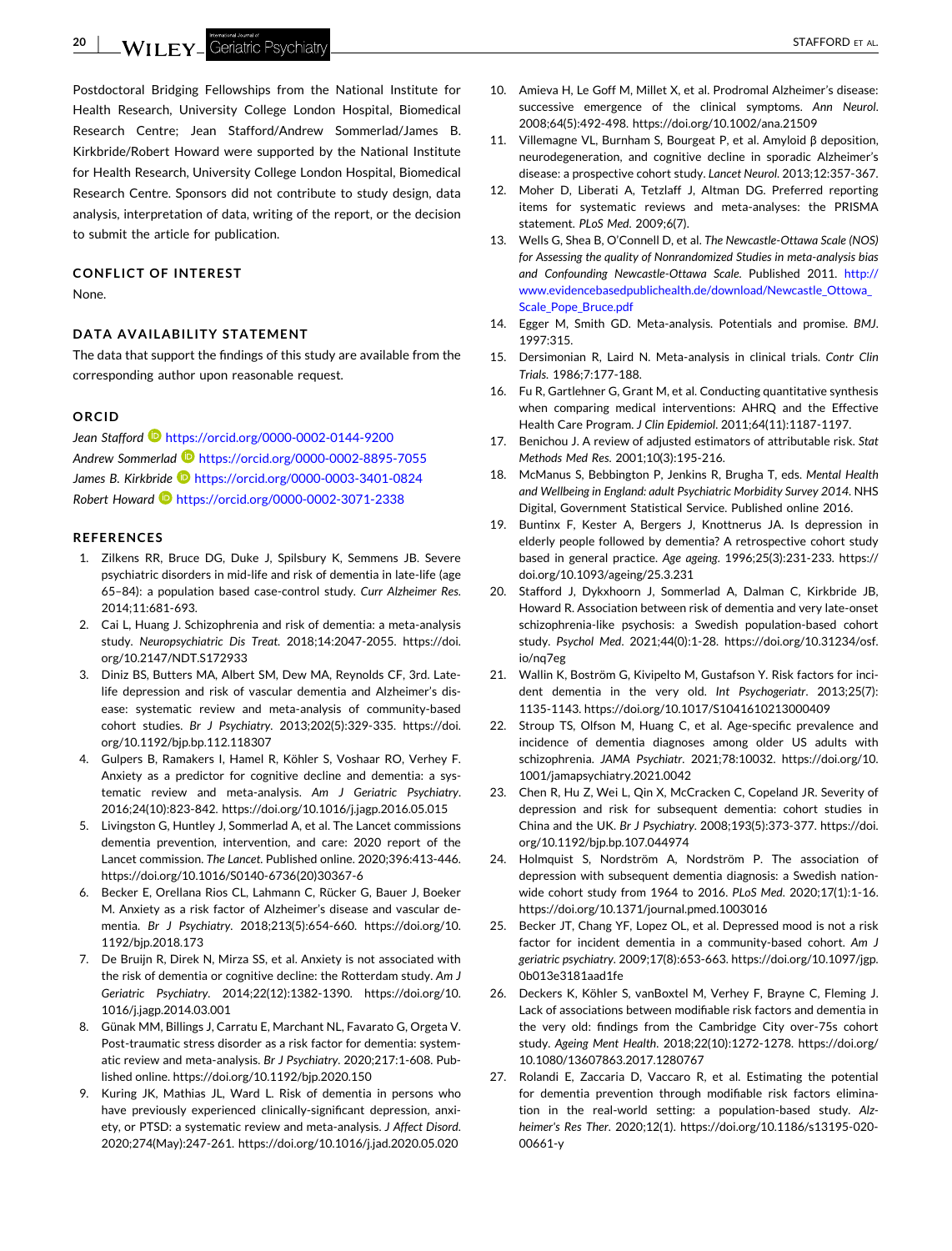- <span id="page-20-0"></span>28. Köhler S, Van Boxtel M, Jolles J, Verhey F. Depressive symptoms and risk for dementia: a 9‐year follow‐up of the Maastricht ageing Study. *Am J Geriatric Psychiatry*. 2011;19(10):902‐905. [https://doi.](https://doi.org/10.1097/JGP.0b013e31821f1b6a) [org/10.1097/JGP.0b013e31821f1b6a](https://doi.org/10.1097/JGP.0b013e31821f1b6a)
- 29. Lenoir H, Dufouil C, Auriacombe S, et al. Depression history, depressive symptoms, and incident dementia: the 3C Study. *J Alzheimer's Dis*. 2011;26(1):27‐38. [https://doi.org/10.3233/JAD](https://doi.org/10.3233/JAD-2011-101614)‐2011‐ [101614](https://doi.org/10.3233/JAD-2011-101614)
- 30. Lin WC, Hu LY, Tsai SJ, Yang AC, Shen CC. Depression and the risk of vascular dementia: a population‐based retrospective cohort study. *Int J geriatric psychiatry*. 2017;32(5):556‐563. [https://doi.org/](https://doi.org/10.1002/gps.4493) [10.1002/gps.4493](https://doi.org/10.1002/gps.4493)
- 31. Richard E, Reitz C, Honig LH, et al. Late‐life depression, mild cognitive impairment, and dementia. *JAMA Neurol*. 2013;70(3): 374‐382. <https://doi.org/10.1001/jamaneurol.2013.603>
- 32. Irie F, Masaki KH, Petrovitch H, et al. Apolipoprotein E epsilon4 allele genotype and the effect of depressive symptoms on the risk of dementia in men: the Honolulu‐Asia Ageing Study. *Archives general psychiatry*. 2008;65(8):906‐912. [https://doi.org/10.1001/archpsyc.](https://doi.org/10.1001/archpsyc.65.8.906) [65.8.906](https://doi.org/10.1001/archpsyc.65.8.906)
- 33. Tapiainen V, Hartikainen S, Taipale H, Tiihonen J, Tolppanen AMM. Hospital‐treated mental and behavioral disorders and risk of Alzheimer's disease: a nationwide nested case‐control study. *Eur Psychiatry*. 2017;43:92‐98. [https://doi.org/10.1016/j.eurpsy.2017.02.](https://doi.org/10.1016/j.eurpsy.2017.02.486) [486](https://doi.org/10.1016/j.eurpsy.2017.02.486)
- 34. Karlsson IK, Bennet AM, Ploner A, et al. Apolipoprotein E epsilon 4 genotype and the temporal relationship between depression and dementia. *Neurobiol Aging*. In: Rnes, ed. 2015;36;4:1751‐1756. <https://doi.org/10.1016/j.neurobiolaging.2015.01.008>
- 35. Almeida OP, Hankey GJ, Yeap BB, Golledge J, Flicker L. Depression as a modifiable factor to decrease the risk of dementia. *Transl Psychiatry*. 2017;7(5):e1117. [https://doi.org/10.](https://doi.org/10.1038/tp.2017.90) [1038/tp.2017.90](https://doi.org/10.1038/tp.2017.90)
- 36. Singh‐Manoux A, Dugravot A, Fournier A, et al. Trajectories of depressive symptoms before diagnosis of dementia: a 28‐year follow‐up study. *JAMA Psychiatr*. 2017;74(7):712‐718. [https://doi.](https://doi.org/10.1001/jamapsychiatry.2017.0660) [org/10.1001/jamapsychiatry.2017.0660](https://doi.org/10.1001/jamapsychiatry.2017.0660)
- 37. Gracia‐Garcia P, De‐la‐Camara C, Santabarbara J, et al. Depression and incident Alzheimer disease: the impact of disease severity. *Am J Geriatric Psychiatry*. 2015;23(2):119‐129. [https://doi.org/10.1016/j.](https://doi.org/10.1016/j.jagp.2013.02.011) [jagp.2013.02.011](https://doi.org/10.1016/j.jagp.2013.02.011)
- 38. Wu JJ, Wang HX, Yao W, Yan Z, Pei JJ. Late‐life depression and the risk of dementia in 14 countries: a 10‐year follow‐up study from the Survey of Health, Ageing and Retirement in Europe. *J Affect Disord*. 2020;274:671‐677. <https://doi.org/10.1016/j.jad.2020.05.059>
- 39. Gatz JL, Tyas SL, St. John P, Montgomery P. Do depressive symptoms predict Alzheimer's disease and dementia? *J Gerontol Ser A, Biol Sci Med Sci*. 2005;60(6):744‐747. [https://doi.org/10.1093/gerona/60.](https://doi.org/10.1093/gerona/60.6.744) [6.744](https://doi.org/10.1093/gerona/60.6.744)
- 40. Chan YLE, Chen MH, Tsai SJ, et al. Treatment‐resistant depression enhances risks of dementia and Alzheimer's disease: a nationwide longitudinal study. *J Affect Disord*. 2020;274(May):806‐812. [https://](https://doi.org/10.1016/j.jad.2020.05.150) [doi.org/10.1016/j.jad.2020.05.150](https://doi.org/10.1016/j.jad.2020.05.150)
- 41. Petkus AJ, Reynolds CA, Wetherell JL, Kremen WS, Pedersen NL, Gatz M. Anxiety is associated with increased risk of dementia in older Swedish twins. *Alzheimer's Dementia*. 2016;12(4):399‐406.
- 42. Santabárbara J, Lopez‐Anton R, de laCamara C, et al. Clinically significant anxiety as a risk factor for dementia in the elderly community. *Acta Psychiatr Scand*. 2019;139(1):6‐14. [https://doi.org/10.](https://doi.org/10.1111/acps.12966) [1111/acps.12966](https://doi.org/10.1111/acps.12966)
- 43. Gallacher J, Bayer A, Fish M, et al. Does anxiety affect risk of dementia? Findings from the Caerphilly Prospective Study. *Psychosom Med*. 2009;71(6):659‐666. [https://doi.org/10.1097/PSY.](https://doi.org/10.1097/PSY.0b013e3181a6177c) [0b013e3181a6177c](https://doi.org/10.1097/PSY.0b013e3181a6177c)
- 44. Mortamais M, Abdennour M, Bergua V, et al. Anxiety and 10‐year risk of incident dementia‐an association shaped by depressive symptoms: results of the prospective Three‐City study. *Front Neurosci*. 2018;12:1‐9. <https://doi.org/10.3389/fnins.2018.00248>
- 45. Santabárbara J, Villagrasa B, Lopez-anton R, Cámara CDI, Gracia-García P, Lobo A. Anxiety and risk of vascular dementia in an elderly community sample: the role of sex. *Brain Sci*. 2020;10(5):1‐11. <https://doi.org/10.3390/brainsci10050265>
- 46. Wang TYY, Wei HTT, Liou YJJ, et al. Risk for developing dementia among patients with posttraumatic stress disorder: a nationwide longitudinal study. *J Affect Disord*. 2016;205(May 2013):306‐310. <https://doi.org/10.1016/j.jad.2016.08.013>
- 47. Flatt JD, Gilsanz P, Quesenberry CPJ, Albers KB, Whitmer RA. Posttraumatic stress disorder and risk of dementia among members of a health care delivery system. *Alzheimer's Dementia*. 2018;14(1):28‐34. <https://doi.org/10.1016/j.jalz.2017.04.014>
- 48. Gradus JL, Horváth‐Puhó E, Lash TL, et al. Stress disorders and dementia in the Danish population. *Am J Epidemiol*. 2019;188(3):493‐499. <https://doi.org/10.1093/aje/kwy269>
- 49. Almeida OP, Hankey GJ, Yeap BB, Golledge J, Flicker L. Older men with bipolar disorder: clinical associations with early and late onset illness. *Int J geriatric psychiatry*. 2018;33(12):1613‐1619. [https://doi.](https://doi.org/10.1002/gps.4957) [org/10.1002/gps.4957](https://doi.org/10.1002/gps.4957)
- 50. Almeida OP, McCaul K, Hankey GJ, Yeap BB, Golledge J, Flicker L. Risk of dementia and death in community‐dwelling older men with bipolar disorder. *Br J Psychiatry*. 2016;209(2):121‐126. [https://doi.](https://doi.org/10.1192/bjp.bp.115.180059) [org/10.1192/bjp.bp.115.180059](https://doi.org/10.1192/bjp.bp.115.180059)
- 51. Chen MH, Li CT, Tsai CF, et al. Risk of subsequent dementia among patients with bipolar disorder or major depression: a nationwide longitudinal study in Taiwan. *J Am Med Dir Assoc*. 2015;16(6):504‐508. <https://doi.org/10.1016/j.jamda.2015.01.084>
- 52. Lin SH, Cheng CM, Tsai SJ, et al. A population‐based, Nationwide longitudinal study of bipolar disorder with incident dementia in Taiwan. *Am J Geriatric Psychiatry*. 2020;28(5):530‐541. [https://doi.](https://doi.org/10.1016/j.jagp.2019.10.016) [org/10.1016/j.jagp.2019.10.016](https://doi.org/10.1016/j.jagp.2019.10.016)
- 53. Wu KY, Chang CM, Liang HY, et al. Increased risk of developing dementia in patients with bipolar disorder: a nested matched case‐ control study. *Bipolar Disord*. 2013;15(7):787‐794.
- 54. Kørner A, Lopez AG, Lauritzen L, Andersen PK, Kessing LV. Late and very‐late first‐contact schizophrenia and the risk of dementia—a nationwide register based study. *Int J Geriatric Psychiatry*. 2009;24(1):61‐67. <https://doi.org/10.1002/gps.2075>
- 55. Kodesh A, Goldberg Y, Rotstein A, et al. Risk of dementia and death in very‐late‐onset schizophrenia‐like psychosis: a national cohort study. *Schizophrenia Res*. 2020;223:220‐226. [https://doi.org/10.](https://doi.org/10.1016/j.schres.2020.07.020) [1016/j.schres.2020.07.020](https://doi.org/10.1016/j.schres.2020.07.020)
- 56. Kessing LV, Olsen EW, Mortensen PB, Andersen PK. Dementia in affective disorder: a case‐register study. *Acta Psychiatr Scand*. 1999;100(3):176‐185. [https://doi.org/10.1111/j.1600](https://doi.org/10.1111/j.1600-0447.1999.tb10843.x)‐0447.1999. [tb10843.x](https://doi.org/10.1111/j.1600-0447.1999.tb10843.x)
- 57. Almeida OP, Ford AH, Hankey GJ, Yeap BB, Golledge J, Flicker L. Risk of dementia associated with psychotic disorders in later life: the health in men study (HIMS). *Psychol Med*. 2019;49(2):232‐242. <https://doi.org/10.1017/S003329171800065X>
- 58. Rugulies R. Depression as a predictor for coronary heart disease: a review and meta‐analysis. *Am J Prev Med*. 2002;23(1):51‐61.
- 59. Crump C, Winkleby MA, Sundquist K, Sundquist J. Comorbidities and mortality in persons with schizophrenia: a Swedish national cohort study. *Am J Psychiatry*. 2013;170(3):324‐333.
- 60. Emdin CA, Odutayo A, Wong CX, Tran J, Hsiao AJ, Hunn BHM. Meta‐analysis of anxiety as a risk factor for cardiovascular disease. *Am J Cardiol*. 2016;118(4):511‐519.
- 61. Strine TW, Chapman DP, Kobau R, Balluz L. Associations of self‐ reported anxiety symptoms with health‐related quality of life and